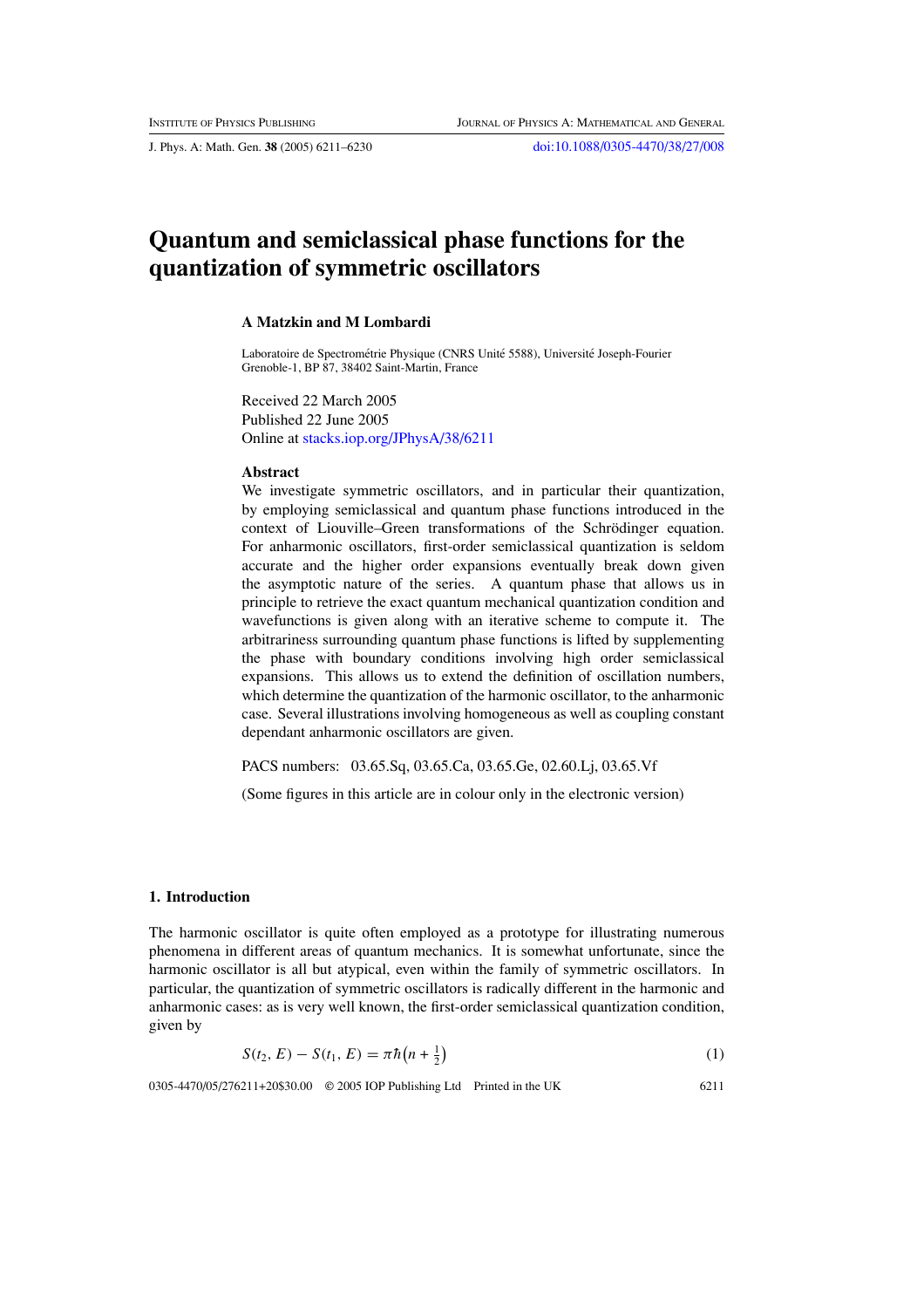where *S* is the classical action,  $t_1$  and  $t_2$  are the turning points and *n* is the level integer for the energy *E*, is exact for the harmonic oscillator, but fails to capture even the most elementary aspects in the anharmonic case. For example, for homogeneous potentials  $x^{2m}$  ( $m \neq 1$ ), equation [\(1\)](#page-0-0) predicts that the ground-state energy should decrease when *m* increases, whereas the exact quantum ground state levels behave the other way round (*E* increases with *m*). It is therefore no surprise that considerable theoretical and computational efforts have been made to investigate these systems. On one hand, symmetric oscillators are among the simplest nonsolvable systems<sup>1</sup>. On the other hand, they are employed in many branches of quantum physics, ranging from molecular vibrations to simple models of quantum field theories.

The quantization of symmetric oscillators has largely focused on the accuracy of the standard semiclassical expansion. Equation [\(1\)](#page-0-0) can usually be improved by going to higher order in  $\hbar$ , as will be briefly recalled in section [2.](#page-2-0) But the asymptotic series is factorially divergent, so at best the expansion must be truncated, although the accuracy rapidly increases with *n* [\[1\]](#page-19-0). The possibility of employing resummation techniques and resurgence analysis was also extensively investigated, especially on the quartic oscillator [\[2](#page-19-0)]. Proofs regarding the convergence of resurgence schemes do exist in some particular cases [\[3\]](#page-19-0), though it seems hardly realistic to base practical calculations on such schemes. Alternatively, it was pointed out [\[4\]](#page-19-0) that symmetric oscillators have turning points away from the real line and that including the subdominant contributions from these complex trajectories (where spacetime coordinates become complex) accounts for most of the discrepancies between the best semiclassical estimate and the exact quantum result. It was even recently suggested that having particles moving along trajectories in the complex plane should be regarded as a real physical feature [\[5](#page-19-0)]. We also mention the importance of anharmonic oscillators of the form  $x^2 + \lambda x^{2m}$  in the investigation of quantum perturbation theories [\[6\]](#page-19-0).

Thus, even for simple systems such as symmetric oscillators with a single minimum, quantization is far from being understood. In the present work, we analyse the quantization of symmetric oscillators (determination of bound states in potential wells with a single minimum) from the perspective of an exact quantum phase. The phase—a real function—is obtained from a Liouville–Green transformation of the Schrodinger equation. It achieves exact quantization ¨ and allows us to retrieve the exact quantum-mechanical wavefunction. It also extends to general symmetric oscillator certain quantities that only exist for the harmonic oscillator, such as the oscillation number. Quantum phase functions suffer from ambiguities in their definitions; the idea to be implemented here is to obtain a phase function that will be close, in a sense to be precised below, to the predivergent semiclassical expansion. We will also give a simple and efficient numerical procedure to construct the phase function, achieving quantization with an *a priori* unlimited precision. We will first recall the main semiclassical quantization schemes (section [2\)](#page-2-0). The standard semiclassical approximation is the most common one, but it is well known (though too often overlooked) that  $\hbar$  expansions can be carried out by employing alternative schemes, based on different transformation functions. We will then introduce the quantum phase by making a specific transformation that will be justified, in particular by its relation to the semiclassical phase (section [3\)](#page-3-0). In section [4](#page-6-0) we will illustrate the roles of quantum and semiclassical phases in the harmonic oscillator case: this is a solvable problem that will further allow us to gain insight into the meaning of the quantum phase by working with the analytical solutions. We will, in particular, introduce the notion of optimal quantum and semiclassical phase functions by linking them to the exact and semiclassical oscillation number. After giving the numerical procedure to compute the quantum phase (section [5\)](#page-8-0), we will deal with the quantum phase investigation of anharmonic symmetric oscillators in section [6.](#page-10-0)

 $<sup>1</sup>$  Solvable refers here to the existence of exact closed form analytical solutions of the Schrödinger equation.</sup>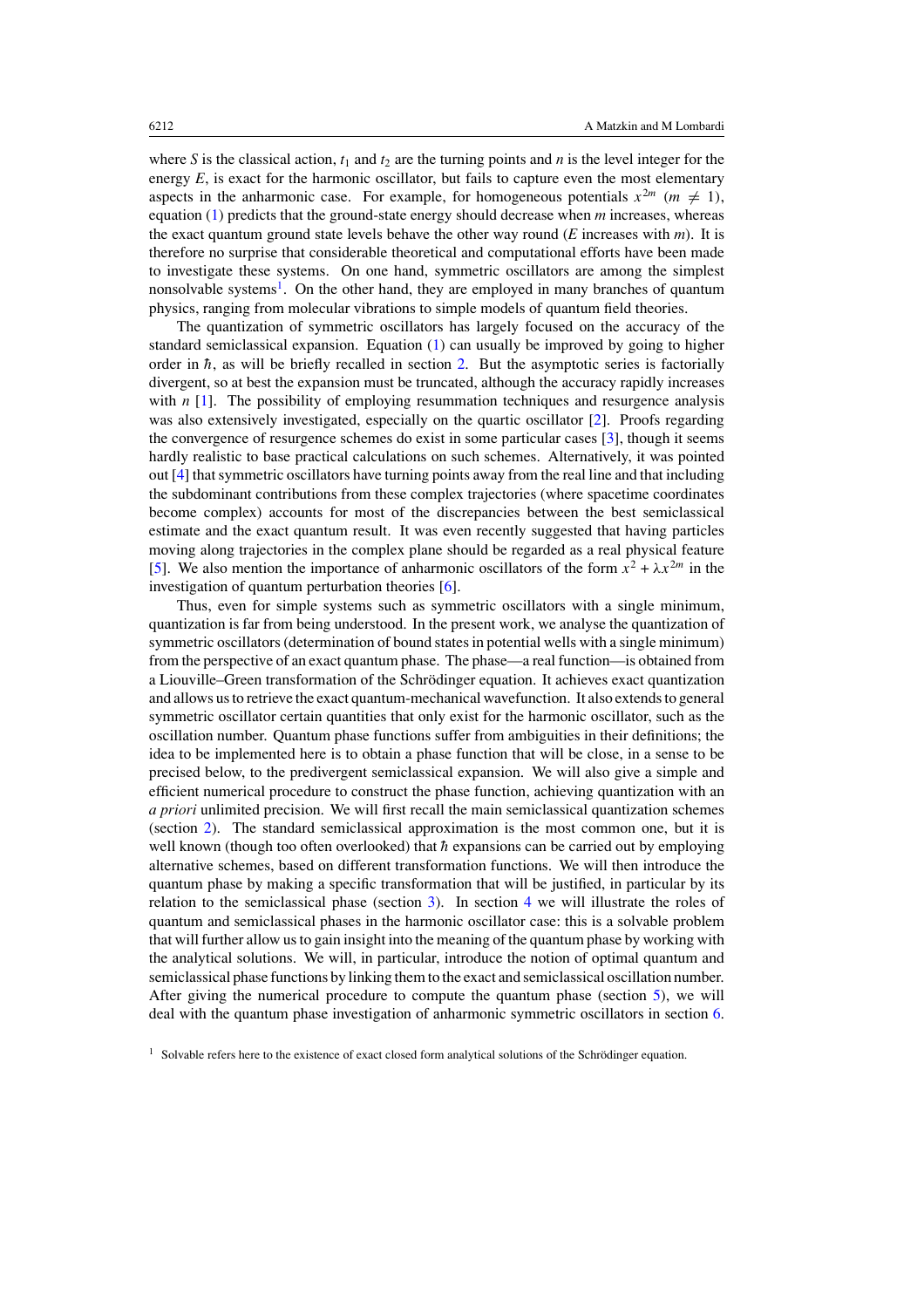<span id="page-2-0"></span>We will first insist on the pure quartic oscillator, which is the one that has been the most heavily studied. We will also illustrate some properties of sextic and octic oscillators as well as the behaviour as a function of *λ* for a harmonic oscillator perturbed by a *λx*<sup>10</sup> anharmonicity. Our closing comments and conclusions will be given in section [7.](#page-16-0)

## **2. Semiclassical quantization schemes**

# *2.1. Standard complex plane quantization*

The standard semiclassical approach in one dimension—the WKB scheme—is based on a Riccati transform of the wavefunction followed by an  $\hbar$  expansion. The first step is to write the wavefunction  $\psi(x)$  as

$$
\psi(x) = \exp[i\zeta(x)/\hbar]
$$
\n(2)

thereby transforming the Schrödinger equation for  $\psi$ ,

$$
\hbar^2 \partial_x^2 \psi(x) + p^2(x)\psi(x) = 0,\tag{3}
$$

into a Riccati-type equation for the phase  $\zeta$ . By the argument principle, the logarithmic derivative of *ψ* integrated along a contour encircling the *n* zeros of *ψ* yields the quantization condition (see, e.g., [\[7\]](#page-19-0) )

$$
\oint \partial_z \zeta(z) dz = 2\pi \hbar n. \tag{4}
$$

Substituting the expansion

$$
\zeta(z) = \sum_{k=0}^{\infty} (-i\hbar)^k \zeta_k(z)
$$
\n(5)

into the Riccati equation and equating like powers of  $\hbar$  yields  $\zeta_0(x) = S(x)$  and the recurrence relation

$$
\partial_z^2 \zeta_{k-1} + \sum_{j=0}^k \partial_z \zeta_{k-j} \partial_z \zeta_j = 0. \tag{6}
$$

Equation  $(4)$  was obtained by Dunham  $[8]$  $[8]$ . The solutions of equation  $(6)$  are then plugged into the asymptotic expansion (5) which is substituted into equation (4). Note that the contour in equation (4) must now enclose the turning points [\[9\]](#page-19-0) since the solutions  $\zeta_k$  are singular at the turning points. The first odd term  $\partial_z \zeta_1(z)$  integrated along the contour yields i $\pi$  whereas all the other odd terms are total derivatives and therefore do not contribute [\[1\]](#page-19-0). Equation (4) thus takes the form

$$
\oint \sum_{k=0}^{k_{\text{max}}=\infty} (\mathrm{i} \hbar)^{2k} \partial_z \zeta_{2k}(z, E) \, \mathrm{d}z = 2\pi \hbar \left( n + \frac{1}{2} \right). \tag{7}
$$

Except in specific cases (such as the quartic oscillator for which the integrals are known analytically), the integrals in equation (7) are taken on the real line and must be regularized since the functions  $\zeta'_{2k}$  contain nonintegrable singularities at the turning points [\[10\]](#page-19-0). Finally inverting equation (7) for a finite value of  $k_{\text{max}}$  yields the quantized eigenvalue *E*. As for any asymptotic series  $[11]$  $[11]$  the general trend as  $k_{\text{max}}$  is increased is to obtain better approximations for the first few terms however quickly the series diverge (examples will be given below).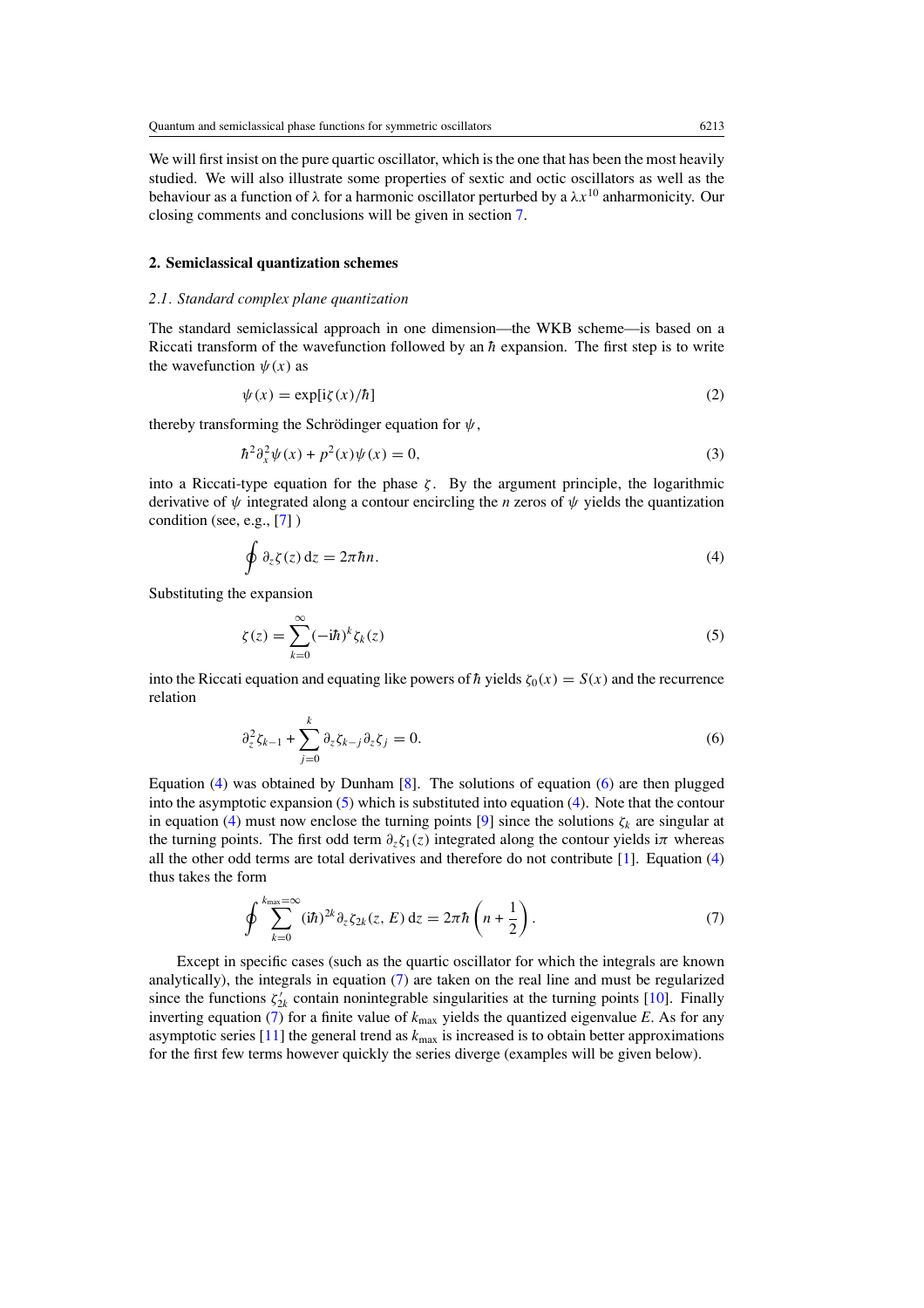#### <span id="page-3-0"></span>*2.2. Alternative asymptotic quantization schemes*

More general asymptotic expansions are readily obtained by employing alternatives to the transformation [\(2\)](#page-2-0). Different asymptotic ansatzes can be found in [\[7](#page-19-0), [12](#page-19-0)]. The most useful form is based on the Liouville–Green transformation whereby the wavefunction is written as

$$
\psi(x) = u(x)w(\xi(x)),\tag{8}
$$

where *u* and *w* are two arbitrary (but sufficiently smooth) functions and *ξ* appears as a new dependent variable. This transformation can be restricted by requiring two linearly independent solutions of the Schrödinger equation  $\psi_1$  and  $\psi_2$  to have exactly the same form (8) with two different functions  $w_1$  and  $w_2$ . Recalling that the Wronskian  $W[\psi_1, \psi_2]$  is a constant, we are led to the transformation

$$
\psi(x) = (\partial_x \xi(x))^{-1/2} w(\xi(x)).
$$
\n(9)

Assume  $w(\xi)$  fulfils the equation

$$
\hbar^2 \partial_{\xi}^2 w(\xi) + R(\xi)w(\xi) = 0,\tag{10}
$$

where the choice of the unspecified but smooth function  $R(\xi)$  determines the choice of *w*. *ξ* then obeys

$$
R(\xi)(\partial_x \xi)^2 - p^2(x) + \frac{\hbar^2}{2} \langle \xi; x \rangle = 0,
$$
\n(11)

where  $\langle \xi; x \rangle \equiv \partial_x^3 \xi / \partial_x \xi - \frac{3}{2} (\partial_x^2 \xi / \partial_x \xi)^2$  denotes the Schwartzian derivative. The procedure is now to employ an asymptotic expansion for *ξ ,*

$$
\xi(x) = \sum_{k=0}^{\infty} \xi_{2k}(x) \hbar^{2k}
$$
 (12)

which is substituted into equation  $(11)$  to obtain a recurrence system with the first term being found from

$$
R(\xi_0)[\partial_x \xi_0(x)]^2 = p^2(x). \tag{13}
$$

Note that the odd terms in the  $\hbar$  expansion (12) are redundant.

The advantage of the present scheme relative to the standard semiclassical treatment recalled above is twofold. First the choice of *R*, which determines both  $w(x)$  and  $\xi(x)$  allows a greater flexibility. In particular it allows us to construct wavefunctions that are well defined on the entire real line, so that although the preceding analysis is valid for both complex and real variables, it is possible to work with real quantities only. This is of course not necessary, since the so-called 'phase integral method' [\[14\]](#page-19-0) basically amounts to choosing the exponential function for *w* but keeping complex values for *ξ* , therefore differing from the standard method by requiring equation (9) to be enforced at each order. But as we shall argue below, working with real functions brings in a second advantage, which is of conceptual nature, namely that it allows us to better understand the classical limit, or conversely to better follow what the classical quantities become in the quantum domain.

#### **3. Quantum and semiclassical phase functions**

#### *3.1. Choice of the phase: carrier functions*

It is apparent that putting the wavefunction in the form given by equation (9) is tantamount to undertaking an amplitude-phase decomposition, where  $\xi(x)$  appears as a phase and

$$
\alpha(x) = \left(\partial_x \xi(x)\right)^{-1/2} \tag{14}
$$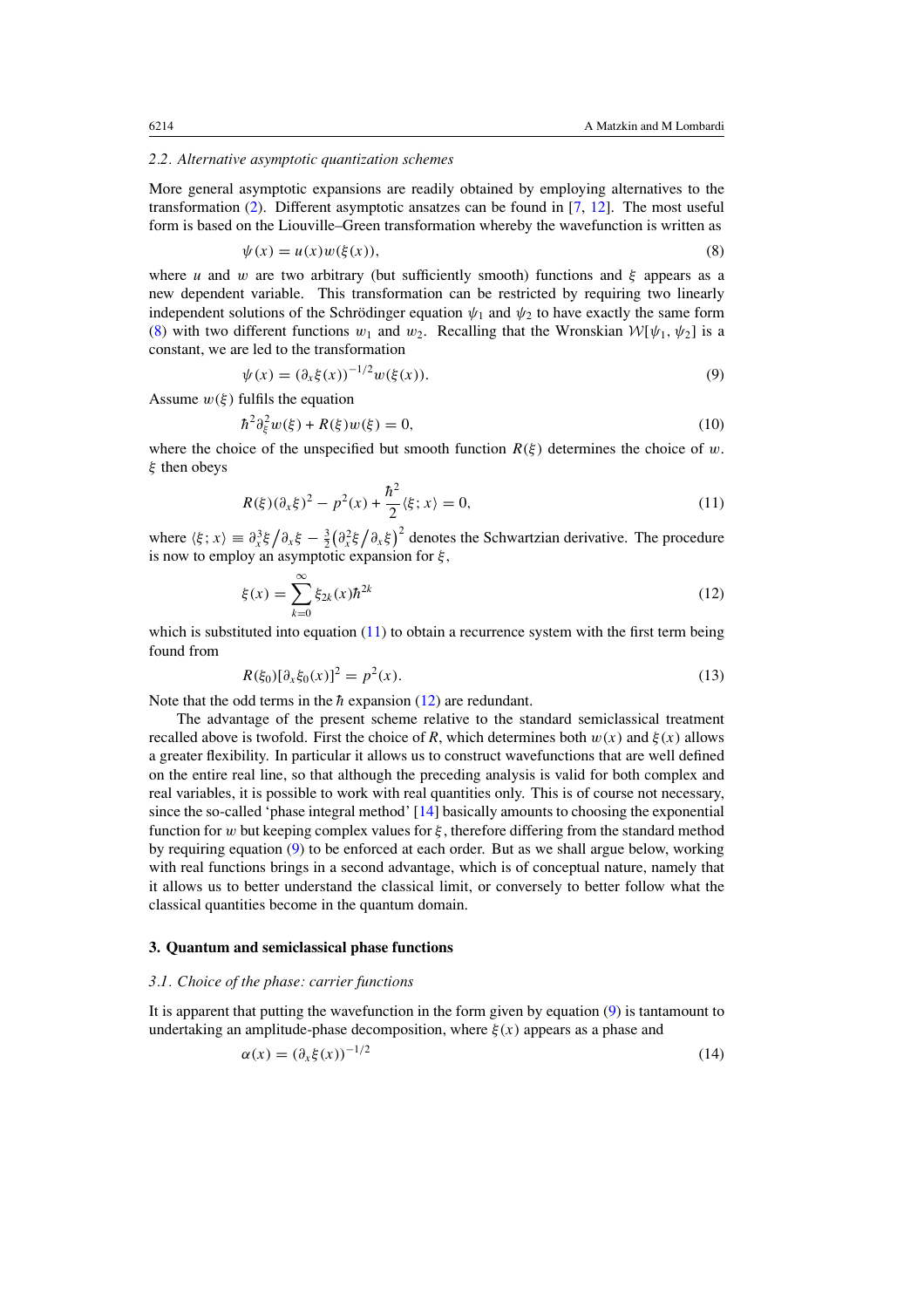<span id="page-4-0"></span>appears as an amplitude function. Indeed equation [\(14\)](#page-3-0) simply represents the one-dimensional continuity equation. *w* represents here a 'carrier' function, as it carries the phase. It is clear that defining  $\xi(x)$  as a quantum phase is ambiguous: first, the carrier function needs to be specified (thereby deducing  $R(\xi)$ ) and second the boundary conditions of the third-order nonlinear equation [\(11\)](#page-3-0) need to be given. From a purely internal quantum-mechanical viewpoint, it would appear at first sight that the choice of  $\xi(x)$  is meaningless, insofar as the quantummechanical quantities are insensitive to a specific manner of cutting the wavefunction. From a semiclassical point of view things are different, since different choices of *ξ(x)* yield a different first-order semiclassical phase  $\xi_0(x)$ . From equation [\(13\)](#page-3-0) it is straightforward to see that the only choice leading to  $\xi_0(x) = |S(x)|$  corresponds to  $|R(\xi_0)| = 1$ , corresponding to exponential or circular carrier functions. Note that in that case, the terms  $\xi_{2k}(x)$  are identical in absolute value to the even terms of expansion [\(5\)](#page-2-0), thereby leading to the same quantization condition; the odd terms are different, although in both cases they are singular at the turning points. Of course, this is not the case if equation  $(11)$  is to be solved exactly, since the exact solutions are well defined on the entire real line

As an example of a semiclassical phase different from the classical action, consider taking  $R(\xi) = \xi$ , corresponding to Airy carrier functions. This case has a practical interest because it yields an asymptotic expansion not diverging at the turning points. Given the symmetry of the oscillators, it is convenient to restrict the analysis to the half-line, say ]−∞*,* 0]*.* The first-order solution can be written in the handy form

$$
\xi_0(x) = \mp \left(\pm \frac{3}{2}\right)^{2/3} \left[ \int_{t_1}^x |p(x')| \, \mathrm{d}x' \right]^{2/3},\tag{15}
$$

where the signs change when *x* crosses  $t_1$  due to the Stokes phenomenon. Equation (15) appears in the context of comparison equations when  $p(x)$  admits one single turning point; see e.g. [\[7\]](#page-19-0), in particular section II.3, where it is shown that *ξ*0*(x)* as well as the higher-order solutions  $\xi_{2k}(x)$  are well-behaved in the vicinity of  $t_1$ . From a purely semiclassical perspective it is often advantageous to employ in the same problem different comparison equations to expand the solution in the neighbourhood where the relevant approximation holds best [\[13\]](#page-19-0), leading to the matching of different phase functions. Whether  $\xi(x)$  can be called a 'phase' or not is a question of terminology. But it is clear that the choice of  $R(\xi)$  gives different carrier functions and different asymptotic  $\hbar$  expansions for  $\xi$ . What is interesting in the present context is that the phase corresponding to the standard semiclassical choice  $R(\xi) = 1$ can be obtained in terms of other phase functions, opening the possibility of performing any asymptotic expansion for the standard semiclassical phase. This is done by recasting the phase equation in terms of Ermakov systems.

#### *3.2. Choice of the phase: boundary conditions and Ermakov systems*

Uncoupled Ermakov systems relate solutions of the linear differential equation [\(3\)](#page-2-0) and of a nonlinear equation for  $\alpha(x)$  similar to equation [\(11\)](#page-3-0) when  $|R(\xi)| = 1$ ,

$$
\hbar^2 \partial_x^2 \alpha(x) + p^2(x)\alpha(x) = \alpha^{-3}(x). \tag{16}
$$

Equation (16) was employed very early in a quantum- mechanical context [\[15\]](#page-19-0), but the connection with Ermakov systems, based on the nonlinear superposition principle [\[16](#page-19-0)], is quite recent (see  $[17–19]$  and references therein). The only results we shall need are the following. Assume  $R(\xi) = 1$  (i.e., sin or cos carrier functions) and denote the phase in this case by  $\sigma(x) \equiv \xi(x)$ . Let  $\psi_1(x)$  be a solution of equation [\(3\)](#page-2-0) regular at  $-\infty$  and  $\psi_2(x)$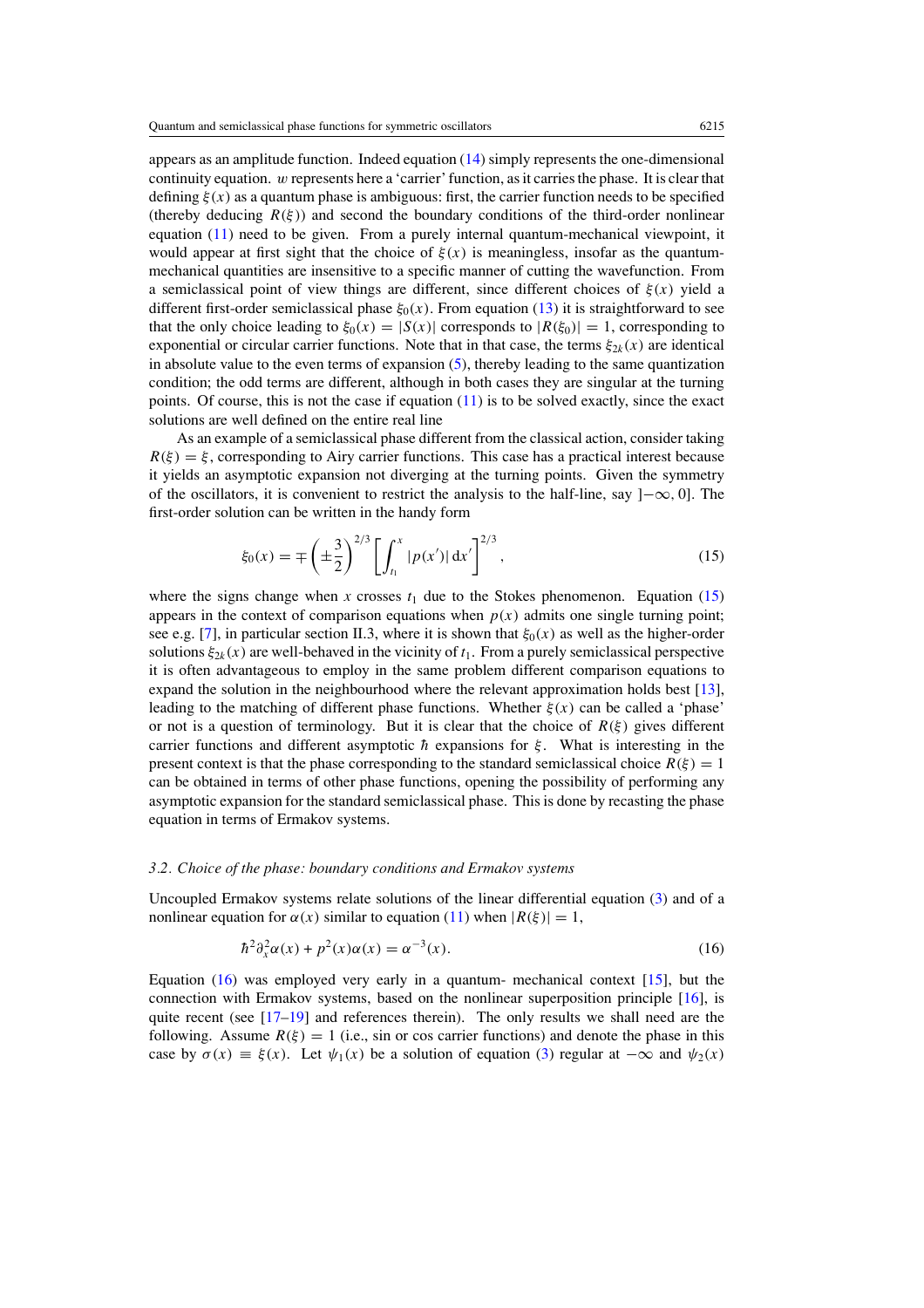<span id="page-5-0"></span>be a solution regular at + $\infty$  (given the symmetry, we can take here  $\psi_2(x) = \psi_1(-x)$ ) and  $W = \mathcal{W}[\psi_1, \psi_2]$  their Wronskian. Equation [\(9\)](#page-3-0) can be written as

$$
\psi_1(x) = \sqrt{2I}\alpha(x)\sin\sigma(x) \tag{17}
$$

where *I* is the Ermakov invariant. Using  $\sigma(-x) = \sigma(\infty) - \sigma(x)$  and  $\sigma(0) = \sigma(\infty)/2$  we also have the identity

$$
W^2 = 4I^2 \sin^2[2\sigma(0)].
$$
\n(18)

A solution of equation [\(3\)](#page-2-0) independent of  $\psi_1(x)$  and lagging  $\pi/2$  out of phase is given by

$$
\psi_3(x; I, c) = 2I \left( \frac{\psi_2(x)}{W} - c\psi_1(x) \right)
$$
\n(19)

where *c* is an arbitrary constant.  $\psi_3$  is in general irregular at  $\pm \infty$ . From these considerations, it follows that

$$
\tan \sigma(x) = \frac{\psi_1(x)}{\psi_3(x; I, c)}.
$$
\n(20)

We have emphasized the dependence of  $\sigma(x)$  on *I* and *c*, the form taken in the present context by the two boundary conditions left from equation [\(11\)](#page-3-0) once  $\sigma(-\infty) = 0$  is imposed as is done in equation  $(20)$ . Actually once normalization is imposed (improper normalization except at the energy eigenvalues), there is only one free parameter left. Finally the quantization condition is obtained by noting that  $\alpha(x \to \pm \infty) \to \infty$  (because from equations (20) and [\(14\)](#page-3-0) we see that  $\alpha^2(x)$  is proportional to  $\psi_1^2 + \psi_3^2$ ). It then follows from equation (17) that we must have  $\sigma(+\infty) = (n+1)\pi$  if  $\psi_1$  is to be an eigenfunction and given the symmetry of the potential, the quantization condition thus reads

$$
\sigma(0) = (n+1)\pi/2,\tag{21}
$$

where *n* is the integer counting the zeros of  $\psi_1$  on the real line. Note that when *E* is not an eigenvalue, equation (21) is replaced by

$$
\sigma(0) = \left(\frac{n}{2} + \frac{1}{4}\right)\pi + \frac{\arctan(2Ic)}{2}.
$$
\n(22)

With regard to the semiclassical limit, we can draw two consequences from equation (20). First, by employing directly the asymptotic expansions for  $\psi_1$  and  $\psi_3$ , it can be seen that the semiclassical phase  $\sigma^{sc}(x)$  is different from the classical action, except for a single value of *c* (see appendix A). Therefore the classical action  $S(x)$ , which appears as the first-order solution of equation [\(11\)](#page-3-0) for  $R(\xi) = 1$  is indeed a solution of the semiclassical limit of the quantum phase, but one among others. Second, by employing equation  $(9)$  in equation  $(20)$ , we obtain

$$
\tan \sigma(x) = \frac{w_1(\xi(x))}{w_3(\xi(x); I', c'))}
$$
\n(23)

where  $w_1$  and  $w_3$  are independent solutions of equation [\(9\)](#page-3-0) lagging  $\pi/2$  out of phase. Equation (23) expresses the phase obtained from equation [\(11\)](#page-3-0) with  $R(\xi) = 1$  in terms of solutions  $\xi(x)$  obeying the phase equation with a different function  $R(\xi)$ . Now by replacing *ξ(x)* by its asymptotic expansion, we obtain an asymptotic expansion for *σ (x)*. For example taking  $R(\xi) = \xi$ , a solution regular at  $-\infty$  is the Airy function Ai(x) and an irregular solution lagging  $\pi/2$  out of phase is  $\text{Bi}(x)$ , so that to first order we have

$$
\sigma^{sc}(x) = \arctan \frac{\text{Ai}[\xi_0(x)]}{\text{Bi}[\xi_0(x)]}
$$
\n(24)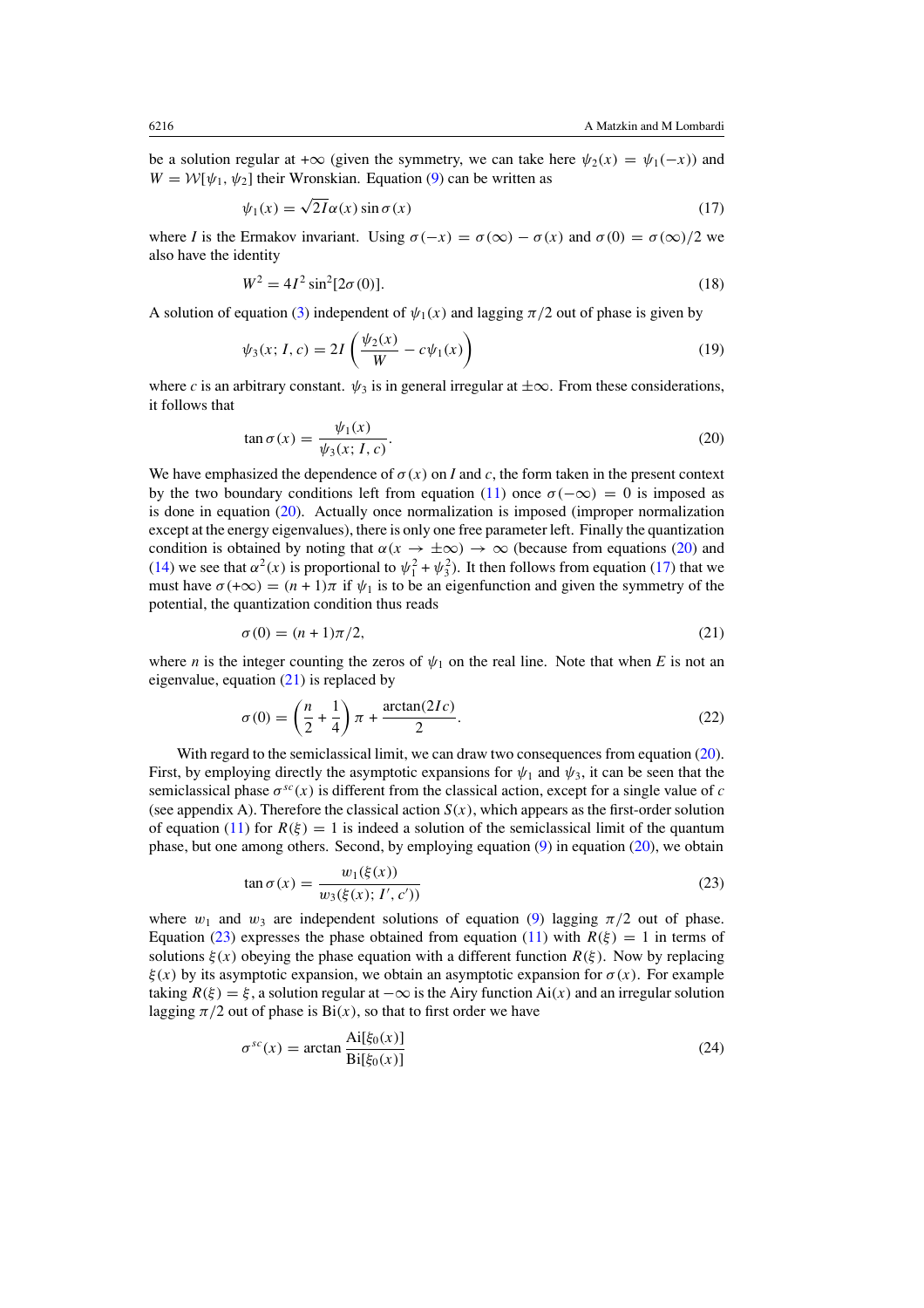<span id="page-6-0"></span>where  $\xi_0(x)$  is given by equation [\(15\)](#page-4-0). Equation [\(24\)](#page-5-0) gives a uniform semiclassical phase  $\sigma^{sc}$ (i.e., with  $R(\xi) = 1$ ) free of singularities at the turning points, with  $\sigma^{sc}(-\infty) = 0$ ,  $\sigma^{sc}(t_1) =$  $\pi/6$  and the value  $\sigma^{sc}(0)$  defines the quantization condition when

$$
\arctan \frac{\text{Ai}[\xi_0(0)]}{\text{Bi}[\xi_0(0)]} = (n+1)\pi/2
$$
\n(25)

where the use of the relevant branch of the arctan is implicitly understood. Note that by using the expansions of the Airy functions for large negative values of the argument,

$$
Ai(-X) = \frac{1}{\sqrt{\pi}\sqrt[4]{X}} sin\left(\frac{2}{3}X^{3/2} + \frac{\pi}{4}\right) + O(X^{-7/4})
$$
\n(26)

for the regular solution and the relevant expansion for Bi, equation  $(24)$  takes the familiar approximate form

$$
\sigma^{sc}(x) = S(x) + \pi/4 + O(S(x)^{-7/6}).
$$
\n(27)

Thus for large values of the action (so in practice for sufficiently large values of *E*) the semiclassical phase obtained from appropriate Airy carrier functions is approximately the same, in the classically allowed region, than the one obtained from the standard quantization scheme recalled above. However, at low energies the two different expansions of  $\sigma^{sc}$  lead to markedly different phase functions.

#### *3.3. Conclusion*

Let us recapitulate. First we have recalled that the classical action is not the only semiclassical phase, nor necessarily the most useful one in practical computations. Certainly, the choice  $R(\xi) = 1$  is the most natural one, since it is the only one that allows us to recover the classical action, but we have seen that even in that case it is possible and advantageous to express the relevant phase  $\sigma(x)$  in terms of alternative phase functions  $\xi(x)$ , leading to different semiclassical expansions  $\sigma^{sc}(x)$ . Second, quantum phase functions suffer from ambiguities, because they are irrelevant as quantum-mechanical objects. Even if  $R(\xi) = 1$  is chosen, there is still a free parameter (in the form of a boundary condition) that can be varied at will leading to different behaviour of the phase function. The phase ambiguity persists in the semiclassical limit: to first order in  $\hbar$  there is a single value of the boundary condition leading to purely classical quantities—precisely the value that eliminates remnants of oscillating quantum quantities from the semiclassical phase (appendix A).

Now the question can be reversed. Assume that we have chosen the 'right' semiclassical phase, that is the one that only involves classical quantities. Can the corresponding quantum phase be constructed? This would amount to implicitly summing the diverging asymptotic  $\hbar$ expansions  $(5)$ – $(7)$ . The answer is positive in the case of the harmonic oscillator, due to the existence of analytic solutions. For other symmetric oscillators, it does not seem possible to determine this optimal solution exactly. Rather, equation [\(11\)](#page-3-0) can be solved (numerically) with a boundary condition allowing us to approximate this optimal solution. Notwithstanding exact quantization can be achieved and the exact wavefunctions can be retrieved as well. These points are developed in the subsequent sections of the paper.

### **4. A special case: the harmonic oscillator**

The interest of the harmonic oscillator in the present context arises from its solvability: analytic solutions can be explicitly written and the energy obtained as a function of the oscillation number in a closed form. Though the approach given above is not necessarily useful for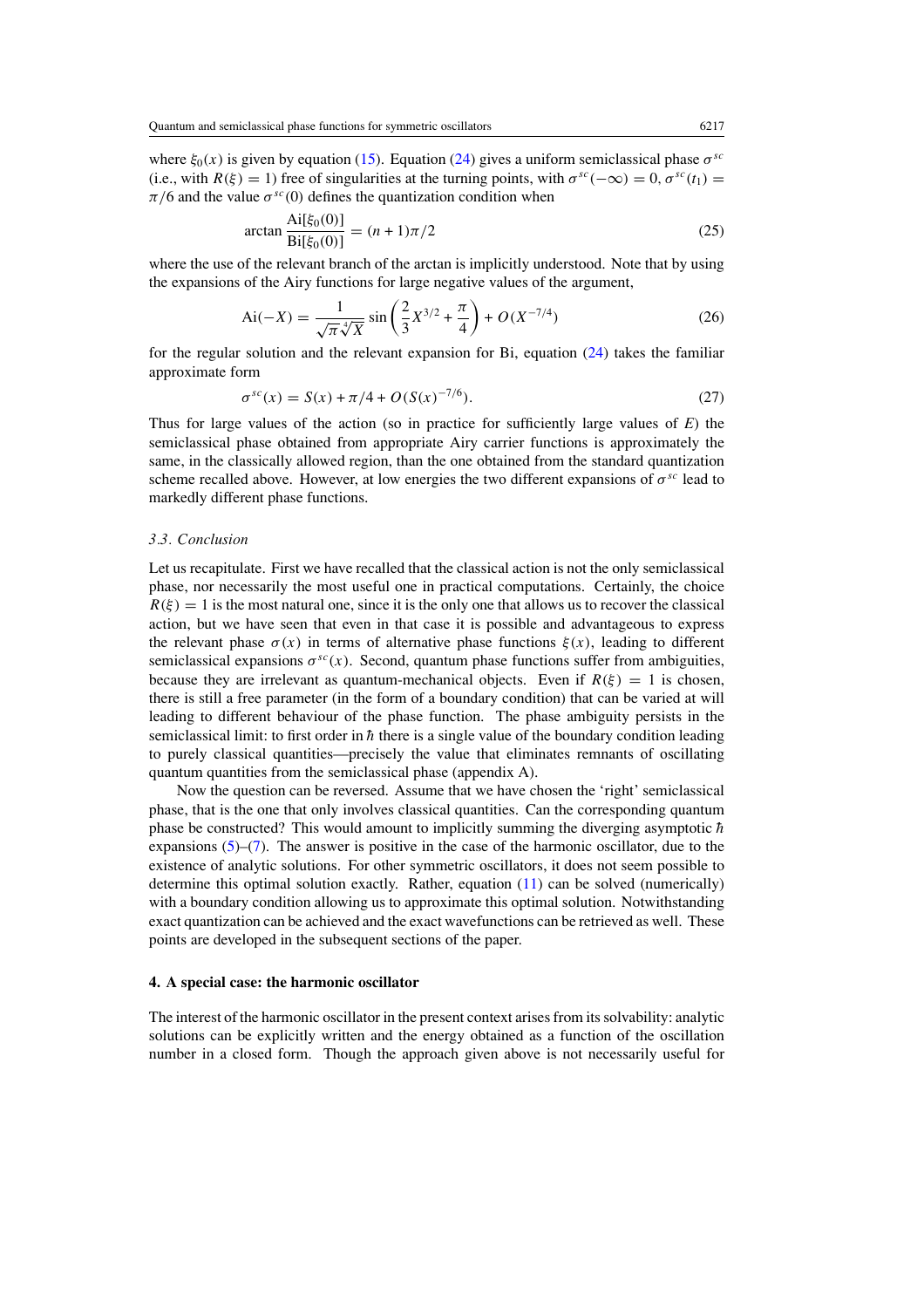<span id="page-7-0"></span>solving the harmonic oscillator problem as such, the harmonic oscillator represents a system for which the notions introduced in sections [2](#page-2-0) and [3](#page-3-0) can be illustrated on firm grounds. This study will in turn be valuable for understanding the approximate and numerical treatments that will be undertaken for general anharmonic oscillators.

#### *4.1. Analytic solutions and the oscillation number N (E)*

Let us solve the Schrödinger equation  $(3)$  $(3)$  with

$$
p^2(x) = 2\nu + 1 - x^2
$$
 (28)

where we have written

$$
E \equiv \nu + 1/2 \tag{29}
$$

so that equation [\(3\)](#page-2-0) takes the form of the Weber equation. A solution regular at  $-\infty$  is given by the parabolic cylinder function which can be written in the integral representation as

$$
D_{\nu}(z) = \frac{\Gamma(\nu+1)^{1/2}}{2i\pi} \pi^{-1/4} e^{-z^2/2} \oint e^{-t^2/2 - \sqrt{2}tz} t^{-\nu-1} dt
$$
 (30)

with the contour encircling the negative real axis and the factors ensure normalization for the eigenfunctions. A linearly independent solution regular at + $\infty$  is  $D_v(-z)$  and their Wronskian is seen to be

$$
W[D_{\nu}(z), D_{\nu}(-z)] = 2\pi^{-1} \sin \pi \nu,
$$
\n(31)

where we have used  $\Gamma(\mu)\Gamma(1-\mu) = \sin \pi \mu/\pi$ . Note that knowledge of equation (29) in conjunction with equation  $(31)$  suffices to determine the eigenvalues  $E$ , since the eigenfunctions are regular at both  $\pm \infty$  and the Wronskian must therefore vanish. By doing so equation (29) is not interpreted as a simple change of variable, but as a functional relation by which the energy is given in terms of an oscillation number,

$$
N(E) = \nu + 1,\tag{32}
$$

which gives the number of oscillations of  $D_v(z)$  between  $x = -\infty$  and  $x = \infty$ . We shall take for granted that *ν* indeed captures the entire oscillatory character of the parabolic cylinder functions; proofs may be obtained by employing an asymptotic expansion for  $D_\nu(z)$  in the interval [*t*1*, t*2] [\[20\]](#page-19-0) or by following Olver in introducing an auxiliary modulus function whose monotonicity on [*t*1*,* 0] may be proven [\[21](#page-19-0)]. Note that the first-order semiclassical quantization condition [\(1\)](#page-0-0) allows us to define a first-order semiclassical oscillation number  $N^{sc}(E)$  by the relation

$$
N^{sc}(E) = \frac{S(t_2, E) - S(t_1, E)}{\pi} + \frac{1}{2},
$$
\n(33)

and the semiclassical quantization condition takes the form  $N^{sc}(E) = n + 1$ . For the harmonic oscillator the action difference is  $E\pi$ , hence  $N^{sc}(E) = E + 1/2$ , which by equation (29) yields the exact quantum relation  $(32)$ .

### *4.2. Quantum and semiclassical phase functions*

*4.2.1. Quantum phases.* We now examine, from the point of view of the formalism introduced in section [3,](#page-3-0) the choice of the quantum phase. We have already seen that working with circular carrier functions,  $R(\xi) = 1$ , is the most advantageous choice, so our problem is to find the most relevant phase function  $\sigma(x)$  in equation [\(17\)](#page-5-0). Of course  $\psi_1$  (by definition regular at  $-\infty$ ; recall we have imposed  $\sigma(-\infty) = 0$  is necessarily proportional to  $D_{\nu}$ , but there are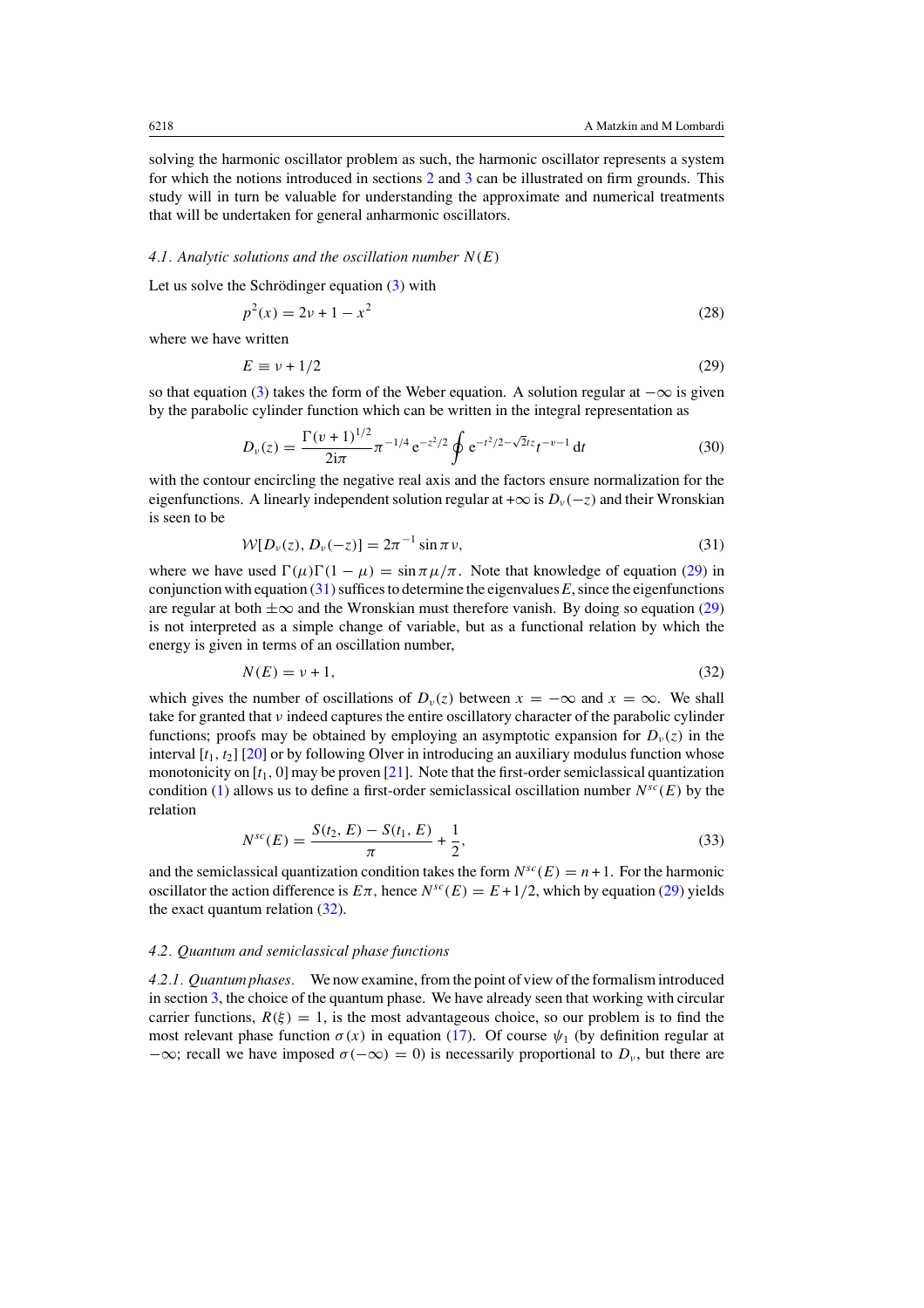<span id="page-8-0"></span>infinite ways of decomposing  $\psi_1$  as in equation [\(17\)](#page-5-0). The main interest in using the amplitudephase decomposition is probably that the oscillatory character of the wavefunction is entirely captured in  $\sin \sigma(x)$ , so that the amplitude does not oscillate. The unique quantum phase function displaying such a behaviour will be termed 'optimal'. In this case, we should have

$$
\sigma_{\text{opt}}(\infty) = \pi N(E),\tag{34}
$$

(or  $\sigma_{opt}(0) = \pi N(E)/2$  given the symmetry). We have just seen that the oscillation number is given in the harmonic oscillator case by  $N(E) = v + 1$ . Therefore comparing with equation [\(22\)](#page-5-0) gives  $c = -\cot \frac{\pi v}{2I}$  and comparing equation [\(31\)](#page-7-0) with equation [\(18\)](#page-5-0) allows us to set  $I = \pi^{-1}$ . These values of the parameters *I* and *c* ensure that the quantum phase function given by  $(20)$  is the optimal one. Note that we must allow for scale transformations  $\psi_1 \to \kappa \psi_1$  and  $\psi_2 \to \kappa \psi_2$ , implying  $W \to \kappa^2 W$ ,  $I \to \kappa^2 I$ ,  $c \to c/\kappa^2$  so that the parameters corresponding to the optimal phase actually belong to a class by which *I c* and *W/I* are given in terms of the oscillation number,

$$
Ic = -\frac{\cot \pi N(E)}{2} \tag{35}
$$

$$
\frac{W}{I} = 2\sin\pi N(E). \tag{36}
$$

*4.2.2. Semiclassical phases.* The semiclassical phase, defined as the semiclassical limit of  $\sigma(x)$  is given by equation [\(A](#page-17-0).3) in appendix A. For arbitrary values of *I* and *c*, it is straightforward to see that  $\partial_x \sigma^{sc}(x)$  will be a highly oscillating function of *x*. The optimal semiclassical phase is the classical action, giving a non-oscillating function  $\partial_x \sigma^{sc}(x) = p(x)$ , obtained for

$$
Ic = -\frac{\cot(S(t_2) + 2\phi)}{2}
$$
 (37)

$$
\frac{W}{I} = 2\sin(S(t_2) + 2\phi). \tag{38}
$$

Note that here the set  ${Ic, W/I}$  refers to the semiclassical Ermakov system, and is generally different from the quantum set of parameters; this is why equation (38) is verified by construction. The very special property of the harmonic oscillator is that the righthand side of equations  $(37)$  and  $(38)$  is equal to the right-hand side of equations  $(35)$  and (36), since to lowest order in  $\hbar$  we have  $\phi = \pi/4$  and  $S(t_2)$  is immediately evaluated as  $E\pi = \pi(\nu + 1/2)$ . This property explains why semiclassical quantization is exact, the mapping  ${Ic, W/I}^{sc} \rightarrow {Ic, W/I}^{quantum}$  being the identity.

## **5. Numerical determination of the quantum phase**

We present in this section an efficient numerical method allowing us to compute the desired quantum phase  $\sigma(x)$ . This is tantamount to solving directly equation [\(11\)](#page-3-0) with  $R(\xi) = 1$ . From a computational point of view, it is advantageous to employ a function akin to the Riccati transformed  $\zeta$  in equation [\(2\)](#page-2-0) but incorporating from the start the amplitude-phase decomposition. Indeed, defining

$$
M(x, E) = \partial_x \left[ \sigma(x, E) + \frac{i}{2} \ln(\partial_x \sigma) \right],
$$
\n(39)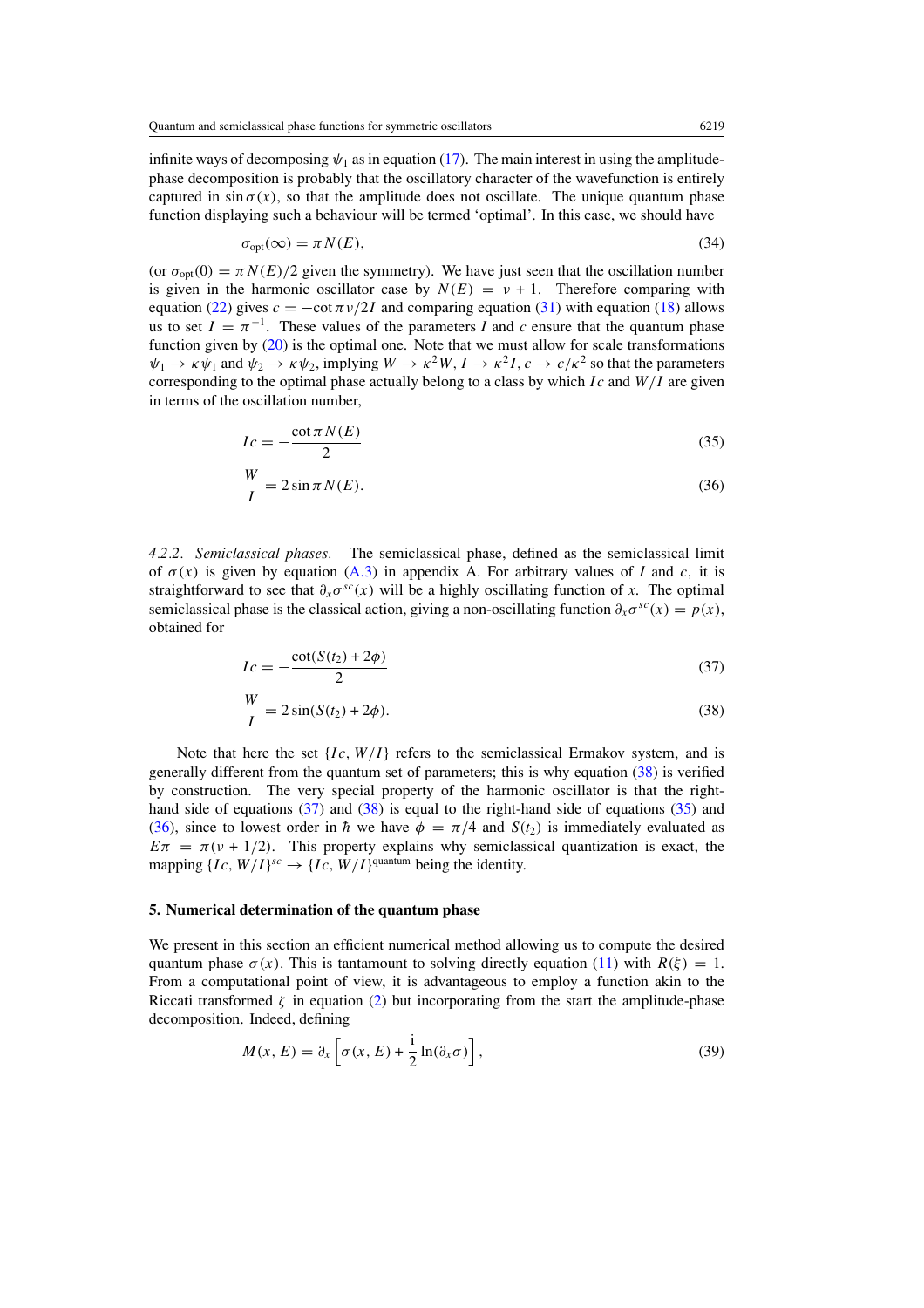equation  $(11)$  becomes equivalent to

$$
\partial_x M = \mathrm{i} (p^2(x) - M^2(x)) \tag{40}
$$

which is a complex but first-order nonlinear differential equation. *M* is found by an iterative linearization procedure. We introduce the functional

$$
\mathcal{F}(M(x), x) = \mathrm{i}(p^2(x) - M^2(x))
$$
\n(41)

and linearize equation (40) by expanding  $\mathcal F$  to first order in the vicinity of an initial trial function  $M_0(x)$ . The resulting first-order linear differential equation is solved for  $M_1(x)$ , and the process is iterated until convergence is achieved after *q* iterations (details are given in appendix B). The exact form of the initial trial function is unimportant (but see appendix B), provided it is smooth and behaves as the converged solution.  $M_0(x)$  can be conveniently built from the uniform semiclassical approximation to  $\sigma^{sc}(x)$  given by equation [\(24\)](#page-5-0), since the converged function  $M_a(x)$  will be close to the trial function.

The delicate and important point is to determine the boundary condition on equation (40), which holds for all the functions  $M_i$ . It is convenient to choose the boundary condition at *x* = 0: symmetry imposes  $\partial_x \alpha(x = 0) = 0$  so only the real boundary condition  $\partial_x \sigma(x = 0)$ needs to be set. Let us take again the harmonic oscillator as a model. Knowledge of the analytic solutions and of the oscillation number allow us to determine the value  $\partial_x \sigma(x = 0)$ for what we called above the optimal quantum phase. Taking  $\psi_1(x) = D_\nu(x)$ , we have from equations [\(17\)](#page-5-0), [\(22\)](#page-5-0), [\(32\)](#page-7-0) and [\(35\)](#page-8-0)

$$
\partial_x \sigma(x = 0) = \frac{2[\sin \pi N(E)]^2}{\pi [D_v(0)]^2}
$$
\n(42)

where [\[21](#page-19-0)]

$$
D_{\nu}(0) = \frac{2^{\nu/2} \pi^{1/4}}{\Gamma(\frac{1}{2} - \frac{\nu}{2}) [\Gamma(1 + \nu)]^{1/2}}.
$$
\n(43)

Elementary manipulations on the  $\Gamma$  functions yield

$$
\partial_x \sigma(x=0) = \frac{2\nu \Gamma(\nu/2)}{(\nu-1)\Gamma(\frac{\nu}{2}-\frac{1}{2})}.
$$
\n(44)

Employing the boundary condition (44) in the iterative scheme yields a converged solution *M*; integrating the real part of this solution gives us the optimal quantum phase having the property  $\sigma(\infty) = \pi N(E)$  and whose derivatives  $\partial_x^m \sigma$  are non-oscillating functions. If the boundary condition is (slightly) different, the quantum phase will also (slightly) differ from the optimal one: the phase at infinity will (slightly) differ from the oscillation number and (slight) oscillations will appear in the first derivatives (the oscillations will only become prominent for high order derivatives). Recall, however, that the wavefunctions [\(17\)](#page-5-0) and [\(19\)](#page-5-0) are exact solutions of the Schrödinger equation irrespective of the oscillations of the phase derivative. Note also that the present numerical scheme does not allow us to construct highly oscillating functions, given that the trial function is itself not oscillating.

Quantized energies are found by computing  $\sigma(x = \infty, E) = 2\sigma(x = 0, E)$  as a function of *E*, which in practice means determining  $\sigma(x = \infty, E)$  on a rather loose energy grid and then interpolate. It is then possible to solve for the eigenenergies  $E_n$  by employing the quantization condition  $\sigma(\infty, E) = \pi(n + 1)$ , which in principle holds irrespective of the boundary condition. In practice it is however important to employ adequate boundary conditions so as to keep the interpolation tractable, which is possible provided  $\sigma(\infty, E)$  is well behaved. Note that the accuracy of the energy eigenvalues can be improved by tightening the energy grid in the vicinity of each *En*; we have generally obtained eigenvalues with 24 decimal digits without much numerical effort.

<span id="page-9-0"></span>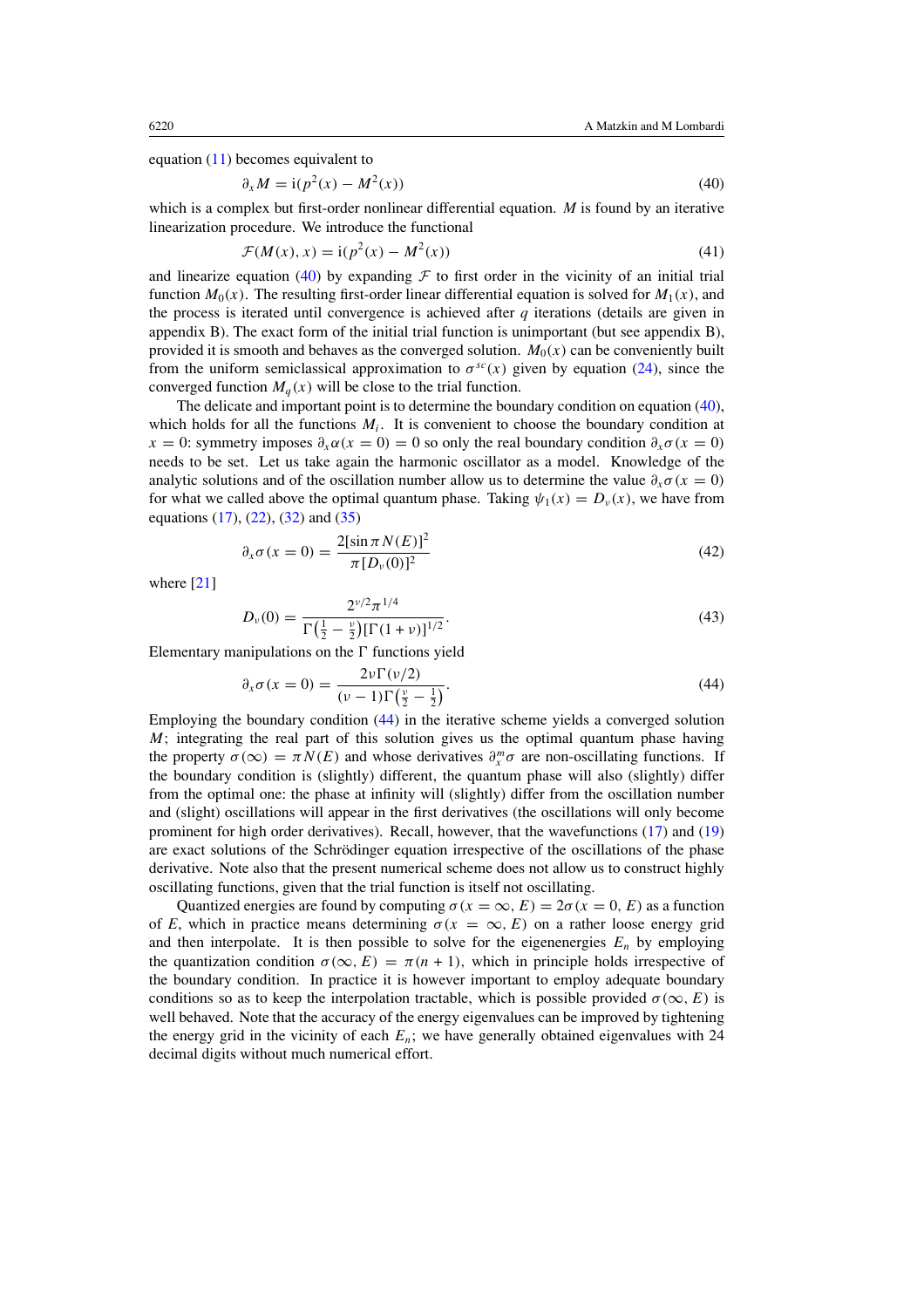## <span id="page-10-0"></span>**6. Anharmonic oscillators**

### *6.1. General setting*

Anharmonic symmetric oscillators are in general not solvable, except in some exceptional cases (e.g. some states in shape-invariant potentials in supersymmetric quantum mechanics [\[22](#page-19-0)]). There are no closed-form solutions to the Schrödinger equation and no such thing as the oscillation number, or more generally no such thing as a functional relation  $E = f(n^*)$ by which the spectrum is obtained as a function of a smoothly varying good quantum number  $n^*$ . Semiclassically, such a relation exists by construction, by inverting  $\zeta^{sc}(E)$ ,  $\xi^{sc}(E)$  or *σsc(E)* (the absence of the space variable means that the phase has been integrated on the relevant contour or real line) and quantization precisely occurs when *n*<sup>∗</sup> is an integer. But we know that all these semiclassical phase functions are diverging asymptotic series, and thus the reciprocal relations *(ζ sc)*<sup>−</sup>1*(n*<sup>∗</sup>*)* are only approximate. Employing a quantum phase represents a compromise. It achieves exact quantization and allows us to define relations of the type  $\sigma(E)$  or  $\sigma^{-1}(n^*)$  that are exact but arbitrary (except when *n* is an integer). As developed in the preceding sections the treatment is exact and satisfactory from a quantum-mechanical viewpoint: eigenfunctions and eigenvalues are determined with a much lower computational cost than the standard matrix methods, which need to employ large basis. Oscillation number functions  $N(E)$  can be constructed provided that the phase functions and their derivatives are sufficiently smooth; these oscillation number functions are approximate and not unique—they can be made as nearly exact as desired by optimizing the boundary condition on *M*, but an exact boundary condition of the type given by [\(44\)](#page-9-0) in the harmonic oscillator case does not exist.

The quantum phase employed in the results given below is defined from what is probably the most intuitive way of setting up the boundary condition: we determine the value at  $x = 0$ of the local asymptotic expansion of the phase derivative (i.e. the inverse of amplitudes),

$$
\partial_x \sigma(x)|_{x=0} = \sum_{k=0}^{k \max} \partial_x \sigma_{2k}(x)|_{x=0} \hbar^{2k};
$$
\n(45)

see equation [\(12\)](#page-3-0) with  $R(\xi) = 1$ . Solving the corresponding recurrence system directly gives us the elements  $\partial_x \sigma_{2k}(x)$ .  $k_{\text{max}}$  is set in principle by going to the highest possible order before the asymptotic expansion starts to diverge (so *k*max varies with the energy) and we use Stieljes' simple trick of terminating the series by multiplying the last retained term by 1*/*2. Indeed, the spirit of the present approach is obtain a quantum phase that would be 'close' in the classically allowed region to the semiclassical series if the latter converged. Obviously, at some point (for large  $k_{\text{max}}$ ) the extra effort imposed by the computation of high order terms  $\partial_x \sigma_{2k}(x)$  is not worth what is gained by including this term. The same can be said about using superasymptotic or hyper-asymptotic methods [\[23](#page-19-0)]: getting into involved calculations that would result, say in changing the 20th decimal number, while not solving in principle the problem of achieving an optimal boundary condition is probably not advisable (given, to repeat, that the quantum phase is exact in all cases).

#### *6.2. Results and illustrations*

*6.2.1. The homogeneous quartic oscillator.* The pure quartic oscillator, with the classical momentum function given by

$$
p^2(x, E) = 2E - x^4
$$
\n(46)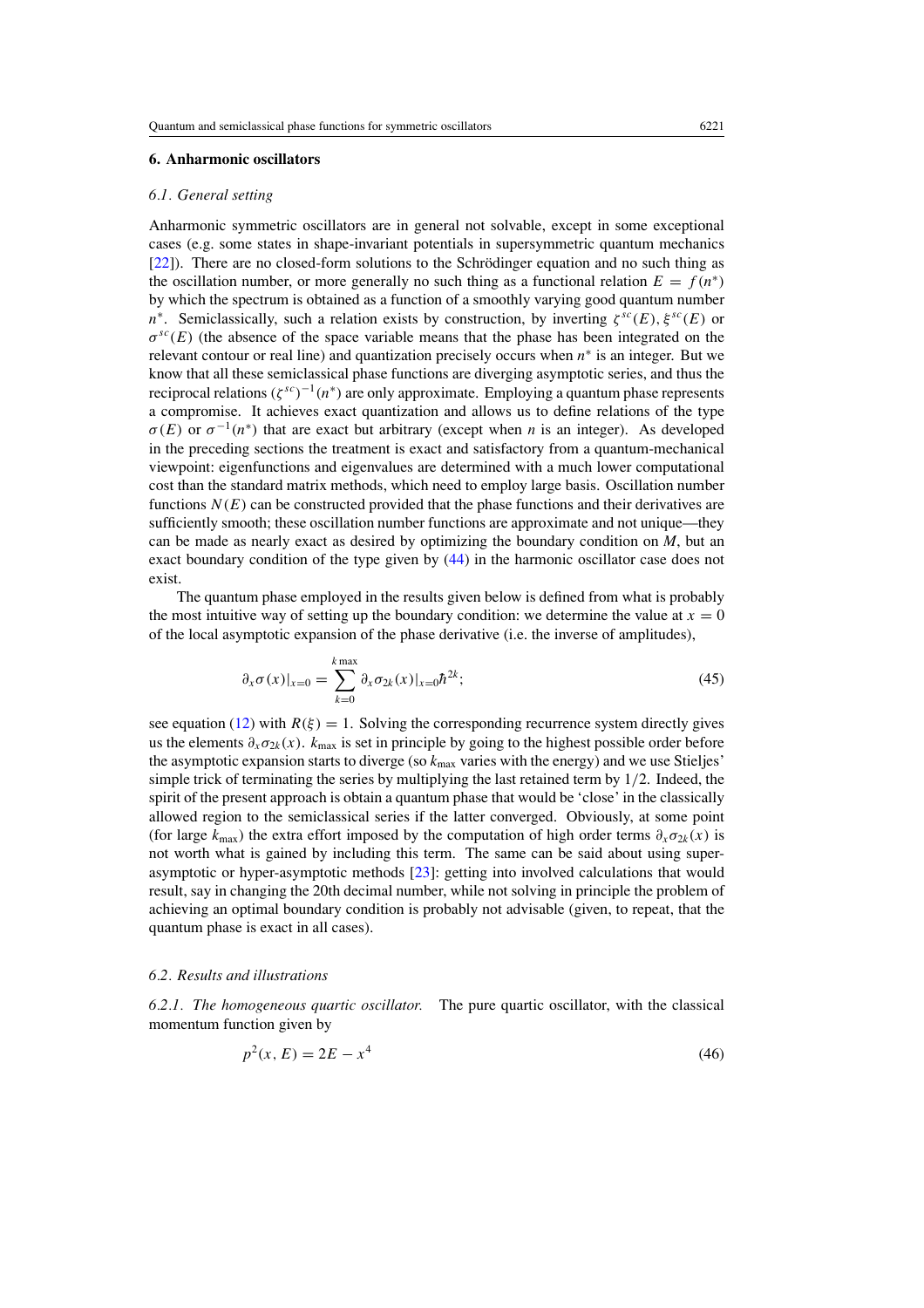<span id="page-11-0"></span>

**Figure 1.** Quantum and semiclassical phase functions for the ground state of the homogeneous quartic oscillator. Only the positive axis is shown (the inset zooms out on the real line). The quantum phase  $\sigma(x)$  (solid black curve) is plotted at the exactly quantized ground state energy. The classical action  $S(x) + \pi/4$  is shown between the turning points at the WKB quantized energy (solid thick blue curve) and at the exact eigen-energy (thick dash-dotted red curve). The *π/*4 term is well known to be obtained through connection formulae or via an asymptotic (in *x*) expansion of the uniform semiclassical approximation for  $\sigma$ , see equation [\(27\)](#page-6-0). The first-order uniform semiclassical phase obtained with Airy carrier-functions is given by the black dashed curve, seen to follow closely the quantum phase.



**Figure 2.** First derivative *∂x* of the quantum and semiclassical phase functions shown in figure 1.

is the simplest nonsolvable potential, and as such it has been the object of a great number of works that would be impossible to cite or summarize. Most of the work, however, still focuses on the same topics that motivated the early papers of Bender *et al* and Voros, namely the determination of the numerical properties of the semiclassical expansion for large orders [\[1](#page-19-0)] and the development of resummation procedures for the divergent series, in particular the understanding of analycities that produce the phenomenon of resurgence [\[2](#page-19-0)]. Our goal here is to give a few numerical results so as to show the relevance of the quantum phase approach.

Figure 1 shows the quantum phase for the ground-state energy  $E_{n=0} = 0.53018...$  We also show the WKB phase (the classical action) calculated at the exact energy and the same phase determined at the WKB quantized energy  $E_{n=0}^{sc} = 0.434$  ... (which is off by almost 20%) and finally the first-order semiclassical phase obtained with Airy carrier functions given by equation [\(24\)](#page-5-0) at the corresponding quantized energy (cf equation [\(25\)](#page-6-0))  $E_{n=0}^{sc,R=\xi} = 0.480...$ Figure 2 shows the derivatives of these different phases. The following comments can be made. The main observation is that quantum effects are important: the quantum phase keeps accumulating well beyond the turning points, in the classically forbidden region. The same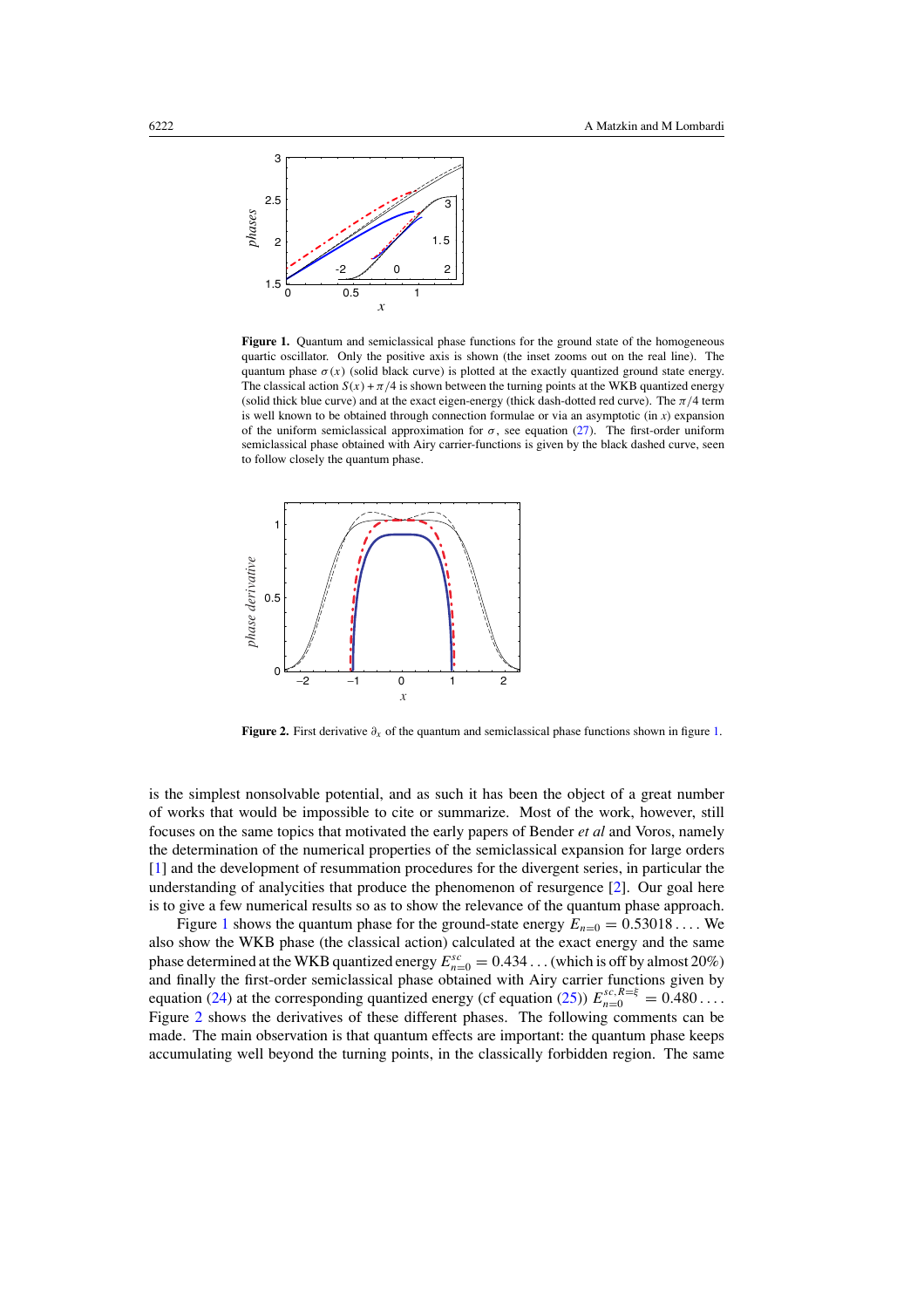

**Figure 3.** Same as figure [2](#page-11-0) but for the higher quantized state  $n = 8$ . The two thick curves (solid blue and dot-dashed red curves) seen in figure [2](#page-11-0) appear now as superposed given the scale of the plot, as is the case for the two black curves (the quantum phase function and the uniform semiclassical one).

feature is visible for the phase derivative: whereas the classical momentum vanishes at the turning points, the quantum phase is far from being negligible even at twice the value of the turning point. As required, the WKB phase is closer to the quantum one at the WKB quantized energy, but the phase derivative follows more closely the quantum curve when taken at the exact quantization energy. Note that the semiclassical phase obtained with Airy carrier functions is well behaved through the entire real line and thus follows the quantum phase in the classically forbidden regions; the quantum effects in this case show up in the dip visible in the phase derivative around  $x = 0$ . Note also that this semiclassical quantization is twice as accurate for the ground than the first-order standard (WKB) semiclassical quantization. The standard semiclassical quantization scheme can be taken to higher order: divergence occurs after the third term, so we can go up to  $k_{\text{max}} = 3$ . In this case, using our simple rule stated above for the terminant, we find the energy for the ground state to order  $\hbar^8$  to be  $E_{n=0}^{sc} = 0.483...$ , though stopping the expansion after the second term gives the slightly better result  $E_{n=0}^{sc} = 0.490 \dots$ Figure 3 shows the situation at a higher energy, for the eighth excited state with the exact energy  $E_{n=8}$  found by solving the quantum phase quantization condition. We only show the plot for the phase derivatives because the different phases would barely be distinguishable on the scale of the plot. The first-order standard semiclassical phase derivatives taken at the exact and at the WKB quantized energies cannot be distinguished on the figure, whereas the quantum phase and the first-order  $R(\xi) = \xi$  uniform semiclassical phase are barely distinguishable on the scale of the figure. In the classically allowed region the different curves are very close one to the other and appear as superposed. This trend is of course expected, given that for symmetric oscillators as *E* increases the first-order semiclassical approximation improves (in relative terms).

Figure  $4(a)$  $4(a)$  gives  $\sigma(x = \infty, E) = 2\sigma(x = 0, E)$  interpolated as a function of the energy. Figure  $4(b)$  $4(b)$  zooms in the lower energy region, the boxes represent the quantized energies. The interest of such a curve is two fold. First, as already mentioned, we use this interpolated function to quantize the system with a high numerical precision and a modest computational cost. Second, this curve defines an approximation to the oscillation number  $N(E)$ , introduced above in the context of the harmonic oscillator. Indeed,  $N(E)$  is readily obtained in the case of solvable potentials, but it is not defined for nonsolvable problems. The present scheme thus allows us to define an approximate oscillation number to be denoted by  $\tilde{N}(E)$ , counting the number of half-wavelengths of the wavefunction.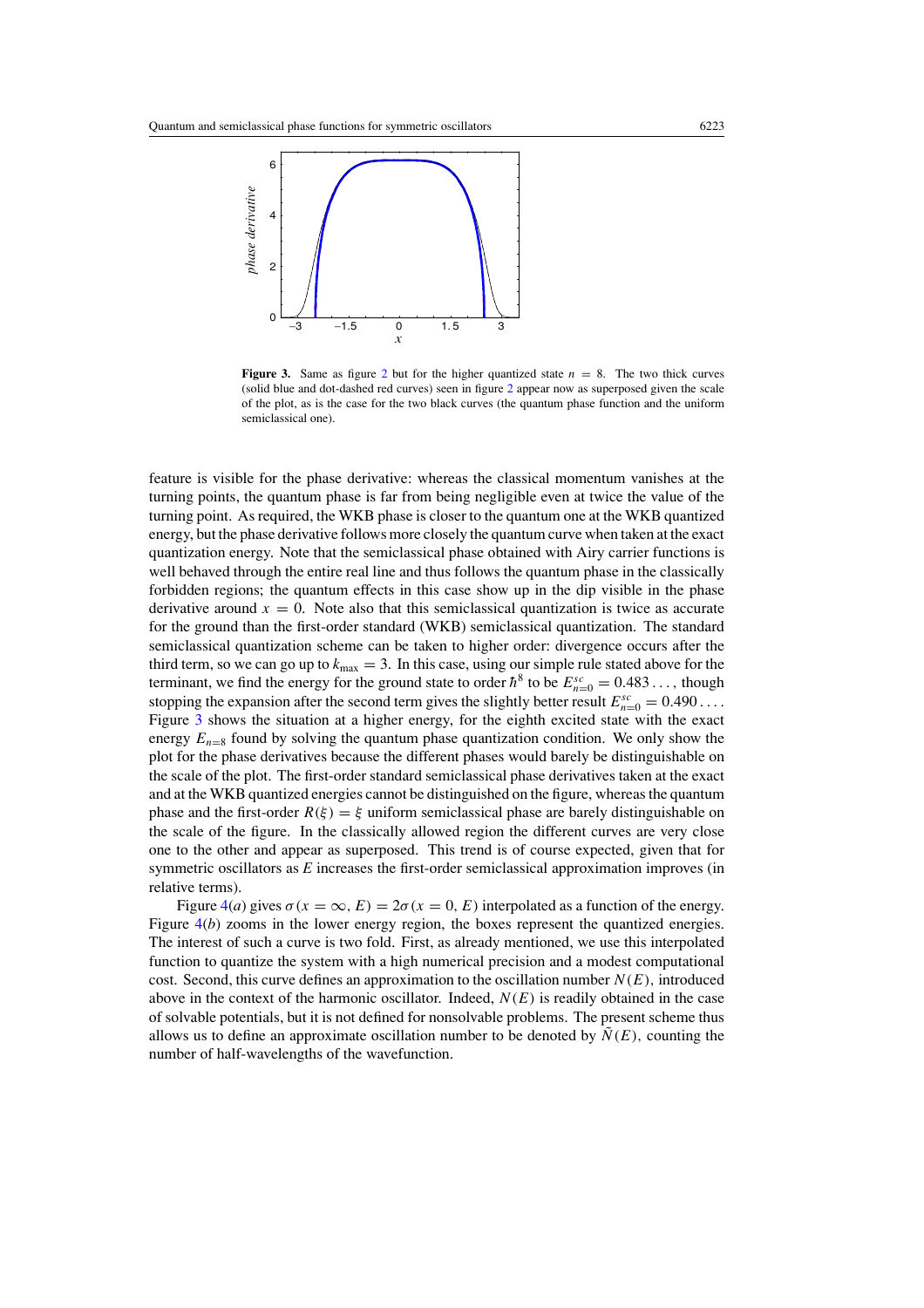<span id="page-13-0"></span>

**Figure 4.** The total phase  $\sigma(x = \infty, E)/\pi$  defining the oscillation number  $\tilde{N}(E)$  is shown for the homogeneous quartic (dashed red), sextic (solid blue) and octic (dot-dashed green) oscillators. (*a*) shows the oscillation numbers up to  $E = 220$  au; the straight black line on the left shows  $N(E)$ for the harmonic oscillator. (*b*) zooms on the lower energy range. The diamonds, triangles and boxes are plotted each time  $\tilde{N}(E)$  is an integer, yielding the exact quantization energies for the quartic, sextic and octic oscillators, respectively.



Figure 5. Same as figure [2](#page-11-0) for the ground state of the pure octic oscillator.

6.2.2. Sextic and octic oscillators. Pure sextic and octic oscillators, i.e.  $V(x) = x^{2m}/2$ with  $m = 3$  and 4, have received little attention compared to the homogeneous quartic case. Indeed, except in the complex trajectory approach, where the number of turning points in the complex plane rapidly increases with *m* [\[5\]](#page-19-0), all the homogeneous potentials of higher degree have the same basic properties that can be seen on the quartic oscillator. In particular, the functions appearing in the standard semiclassical expansion [\(24\)](#page-5-0) can be obtained in closed form. As *m* increases, the standard semiclassical quantization procedure becomes worse (except in the  $m \to \infty$  limit, where a solvable potential—the infinite square well is obtained but then [\(7\)](#page-2-0) does not apply). For example for the ground state of the octic oscillator, standard semiclassical quantization breaks down after the crude WKB term and is 38% too low. The semiclassical quantization condition obtained with Airy carrier functions is 30% too low, and the dip around the origin is more severe than in the quartic case, as portrayed in figure 5. The oscillation numbers  $\tilde{N}(E)$  for the pure sextic and octic oscillators are displayed in figure 4. These approximate oscillation number functions were obtained by employing the boundary condition given above. As noted earlier, if a different boundary condition is set, the resulting phase function (and thus  $\tilde{N}(E)$ ) will be different. This is illustrated in figure [6](#page-14-0) for the amplitude function  $\alpha = (\partial_x \sigma)^{-1/2}$  of the sextic oscillator near the fourth excited level at *E* = 10.8571: we have plotted the amplitude functions  $\alpha(x)$  and the derivatives  $\partial_x^5 \alpha$  and  $\partial_x^6 \alpha$ corresponding to two close but different boundary conditions. The left panel is obtained with the boundary condition [\(45\)](#page-10-0) given above up to  $o(h^{16})$  whereas the right panel corresponds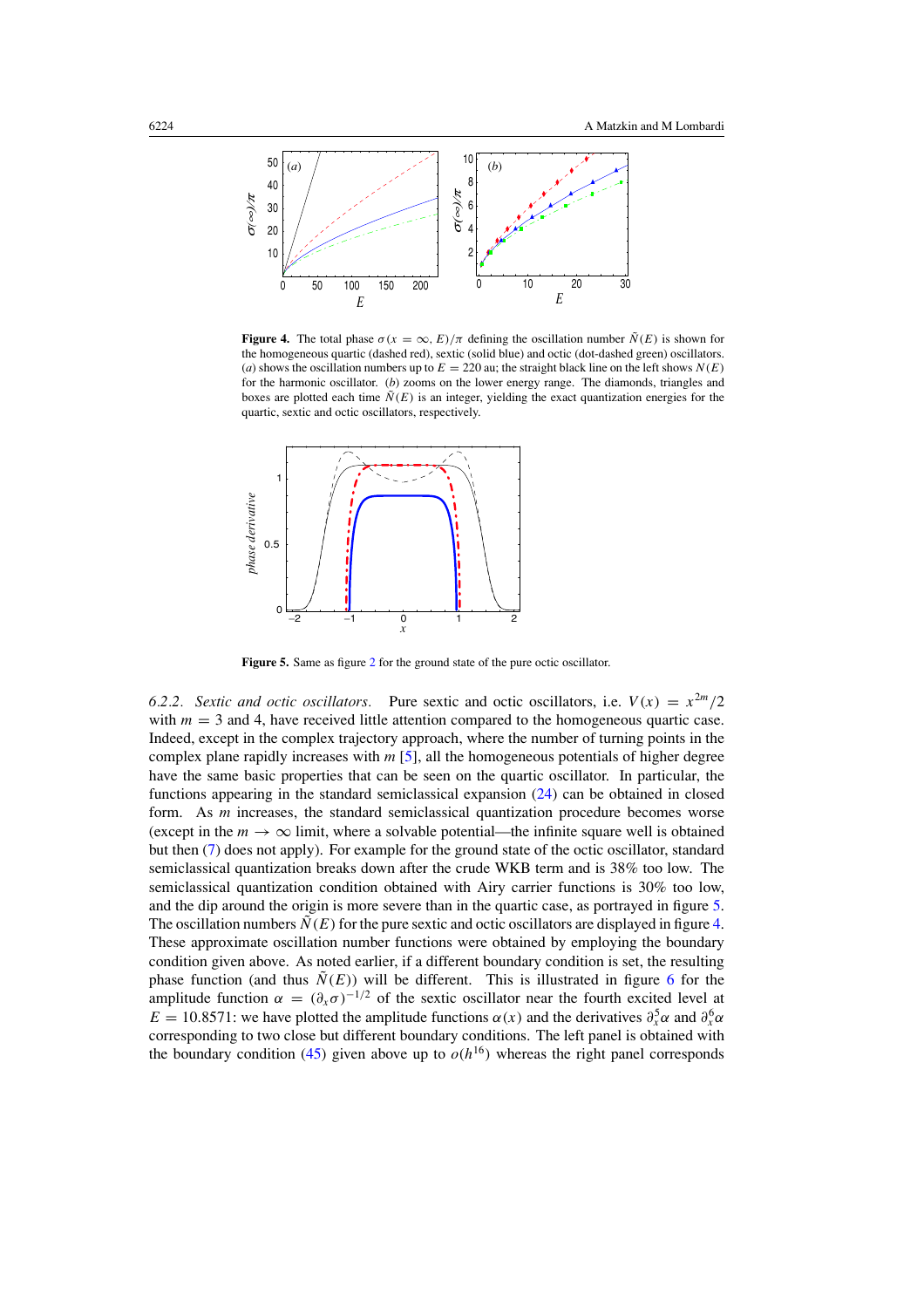<span id="page-14-0"></span>

**Figure 6.** Amplitude functions and their fifth and sixth derivatives for the homogeneous sextic oscillator at  $E = 10.8571$  (near the fourth excited level). The right panel shows  $\alpha$ ,  $\partial_x^5 \alpha$  and  $\partial_x^6 \alpha$ for an amplitude function required to obey the boundary condition  $\alpha^{-2}$  ( $x = 0$ ) =  $p(x = 0)$ . The oscillations indicate that the amplitude function in this case captures part of the oscillatory character of the wavefunction [17.](#page-5-0) The left panel shows the same quantities when the amplitude function obeys the boundary condition [\(45\)](#page-10-0) to order 14 in  $\hbar$ . This amplitude does not display the oscillations visible in the right panel, although the boundary conditions differ by less than 3 parts in 10<sup>−5</sup>. To guide the eye, the dashed (red) line represents the semiclassical amplitude  $p(x)^{-1/2}$ (top) and its fifth (middle) and sixth (bottom) derivatives, identical in the left and right panels.

to the 'WKB' boundary condition  $\partial_x \sigma(x)|_{x=0} = p(0)$ . These two boundary conditions are very close, less than 3 parts in  $10^{-5}$ , and  $\alpha(x)$  is indeed seen to be almost identical in both cases. However when higher derivatives of the amplitude are plotted, differences appear: the oscillatory structure is already visible in the fifth derivative of the  $p(0)$  amplitude function, leading to radically different sixth derivatives. This means that when the classical boundary condition is employed, the quantum amplitude retains part of the oscillatory character of the wavefunction.

*6.2.3. Anharmonic perturbations.* By far, the main interest in anharmonic oscillators has focused on solving problems in which anharmonic corrections must be added to the harmonic case. The simple Hamiltonian

$$
H = \frac{p^2}{2} + \frac{x^2}{2} + \lambda \frac{x^4}{2}
$$
 (47)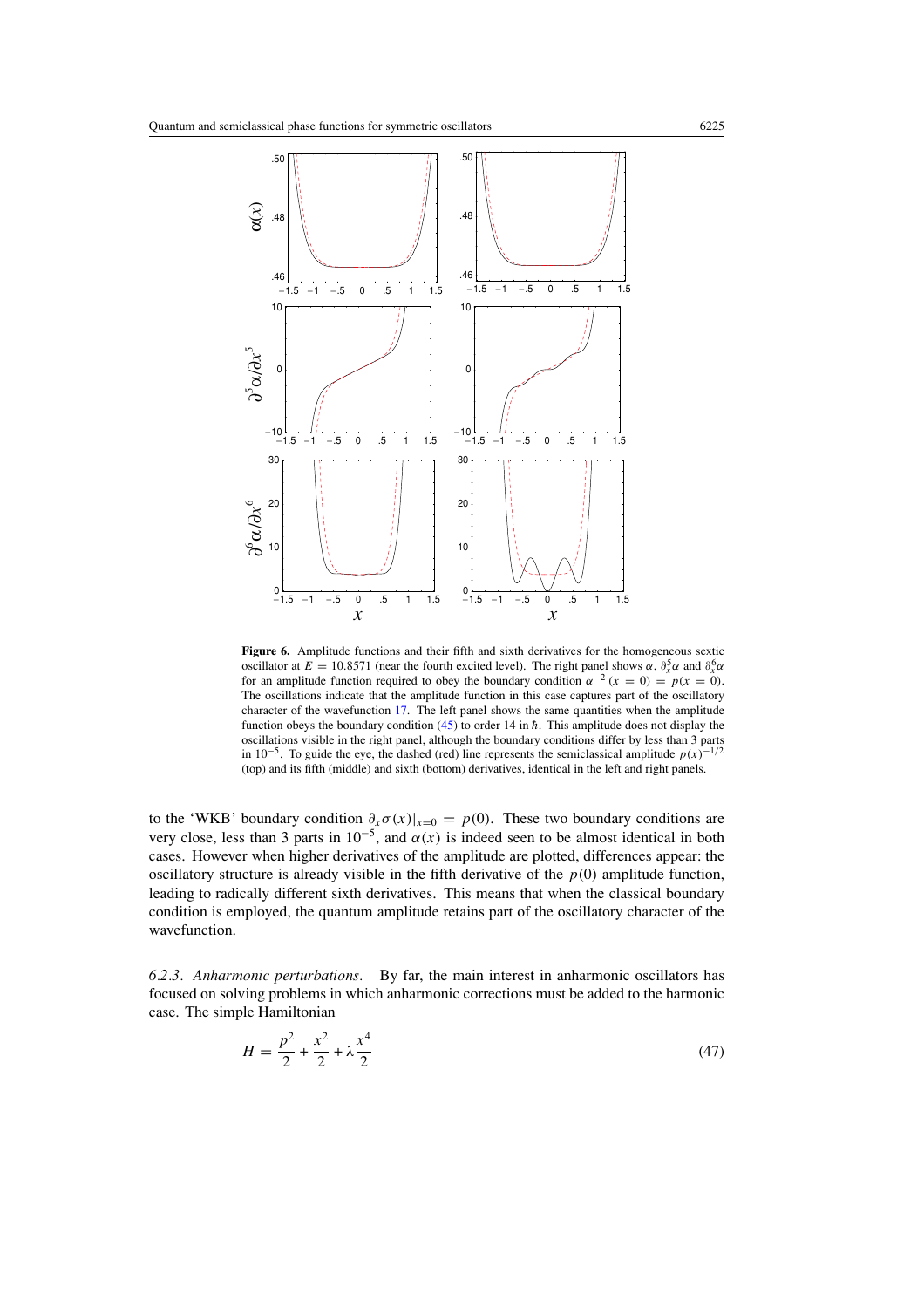

**Figure 7.** Oscillation number  $\tilde{N}(E, \lambda)$  for the anharmonic oscillator  $x^2/2 + \lambda x^{10}/2$  with varying *λ*. From top to bottom: *λ* = 0*.*001 (red), 0.01 (yellow), 0.1 (pink), 1 (purple), 5 (blue), 50 (light blue) and 1000 (green).

in which a quartic perturbation is added to the harmonic oscillator has given rise to an incredible number of works since the pioneering paper by Bender and Wu [\[6\]](#page-19-0). The two issues here are the aymptotic semiclassical series, as in the homogeneous case, but also the behaviour of the eigenvalues  $E(\lambda)$  as a function of the coupling parameter  $\lambda$ . The resulting perturbative series is divergent, hence the development of different resummation schemes based on scaling transformations or renormalization (e.g.  $[24]$  $[24]$ ). The summation of the perturbative series for a decadic perturbation, i.e.

$$
p^{2}(x, E, \lambda) = 2E - x^{2} - \lambda x^{10}
$$
\n(48)

is considered to be particularly challenging [\[25\]](#page-19-0). Although the method presented in this paper could be advantageously put to work to study the quantum*/*classical correspondence of the perturbative series, and in particular the behaviour of the different semiclassical expansions introduced above as a function of  $\lambda$ , this topic is beyond the scope of this work. We only wish to stress that the method based on the quantum phase is a powerful tool to investigate the behaviour of the energies and wavefunctions: rather than having recourse to different perturbative expansions depending on whether  $\lambda$  lies in the weak or strong coupling regimes, the quantum phase allows us to compute essentially exact quantum results within a unified scheme. It behaves as a semiclassical phase function (in the sense that physical properties are extracted from the semiclassical and quantum phase functions in the same way) in situations in which the semiclassical approximation fails. This is illustrated in figure 7, where we display the oscillation number  $\tilde{N}(E, \lambda)$  for the decadic perturbation (48) for different values of  $\lambda$  ranging from  $\lambda = 0.01$  to  $\lambda = 1000$ . Figure [8](#page-16-0) zooms on the lowest states; the broken lines correspond to the semiclassical oscillation number  $N^{sc}(E, \lambda)$  obtained from the classical action (cf equation [\(33\)](#page-7-0)) for the same values of  $λ$ . The difference between the quantum and semiclassical curves gives a measure of the accuracy of the first-order semiclassical quantization, which as expected gets worse as  $\lambda$  increases and as *E* decreases. In the strong coupling regime the semiclassical phase function can barely be said to constitute an approximation: for example, the predicted semiclassical energy for the ground state of the  $\lambda = 1000$  oscillator is seen to lie between the exact ground-state energies of the  $\lambda = 5$ and  $\lambda = 50$  oscillators; the slopes of the semiclassical and quantum phase functions, from which periodic time scales are determined, are markedly different. Finally figure [9](#page-16-0) gives the behaviour of the oscillator's energy as a function of  $\lambda$  and  $\tilde{N}$ . By fixing  $\tilde{N}$  at an integer value *n* the figure gives the quantization energy of the *n*th level as a function of  $\lambda$ . Alternatively by fixing  $\lambda$  we can follow the energy of the system as the oscillation number increases.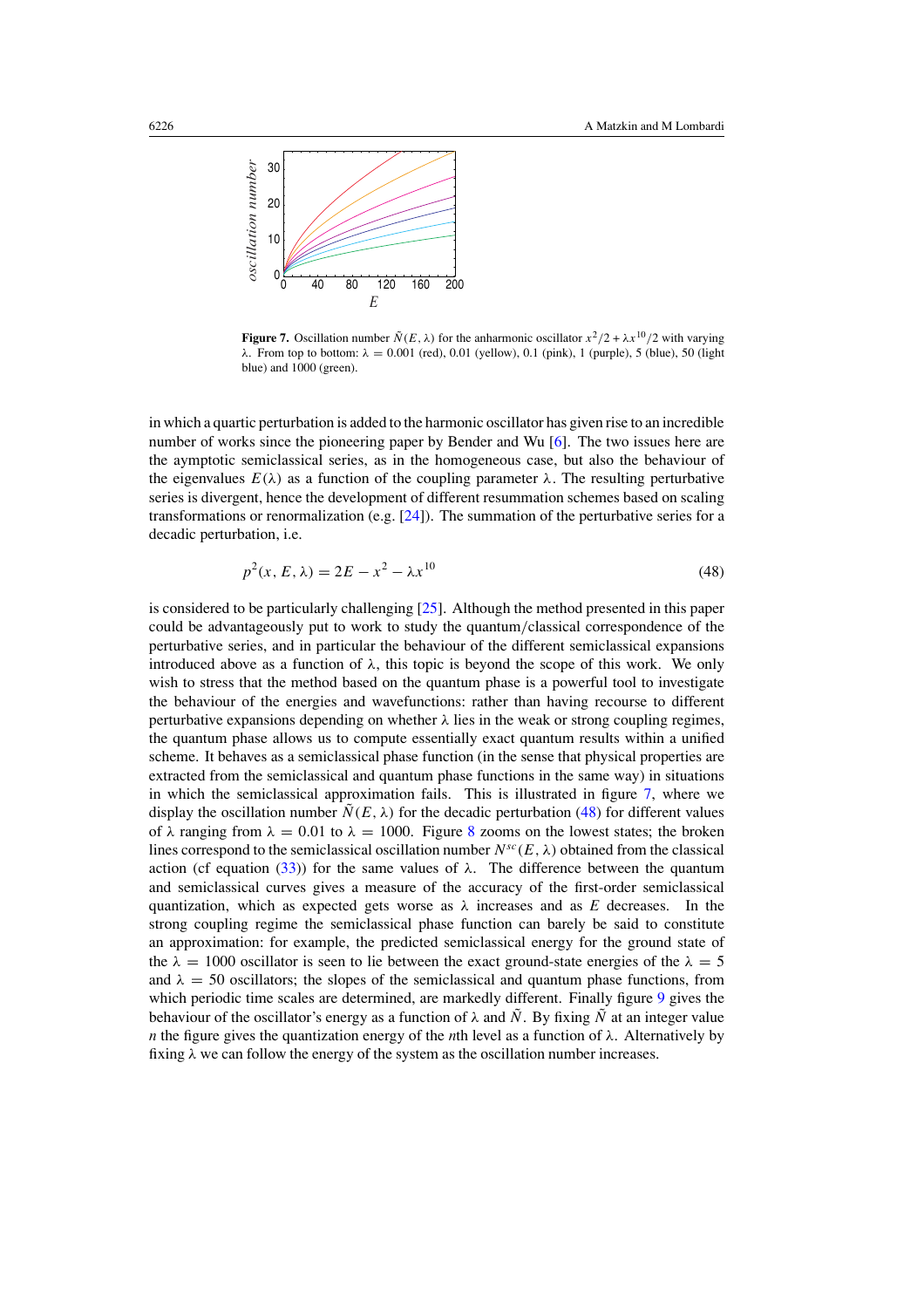<span id="page-16-0"></span>

**Figure 8.** Quantum  $\tilde{N}(E, \lambda)$  (solid lines) and first-order semiclassical  $N^{sc}(E, \lambda)$  (dashed lines) oscillation number functions for decadic anharmonic oscillators zoomed at low energy for different values of  $\lambda$ : from top to bottom:  $\lambda = 0.001$  (red), 0.1 (pink), 1 (purple), 5 (blue), 50 (light blue) and 1000 (green). The intersection of the different curves with the horizontal dashed lines plotted at integer values of the oscillation number gives the quantization condition: for example, for  $\lambda = 1000$ the exact energy of the ground state  $(\tilde{N}(E, \lambda) = 1)$  is found at  $E = 2.09$  whereas following the corresponding semiclassical *Nsc(E, λ)* (dashed green line) WKB quantization yields a groundstate energy  $E = 1.22$  (which turns out to be close to the exact energy of the  $\lambda = 50$  oscillator).



**Figure 9.** Correspondence between the oscillation number  $\tilde{N}$  and the energy for decadic anharmonic oscillators as a function of the coupling constant *λ*.

# **7. Conclusion**

In summary we have investigated symmetric oscillators, and in particular their quantization, with the help of semiclassical and quantum phase functions. Although different semiclassical phase functions can be defined, the most natural choice corresponds to the scheme that yields to first order the classical action  $S(x)$ . When the classical action and its associated amplitude  $(\partial_x S)^{-1/2}$  are plugged into the semiclassical wavefunction, the entire oscillatory character of the wavefunction is captured by the oscillations of the phase. We have introduced quantum phase functions that mimic this property: an arbitrary quantum phase function would not be useful, but when supplemented by semiclassical boundary conditions it behaves in a similar way as the semiclassical phase, allowing us to define oscillation number functions and to retrieve the exact quantum mechanical wavefunctions and eigenvalues. However the construction in principle of an 'optimal' phase function, the one that would generate entirely the oscillations of the wavefunction remained out of reach: this was possible for the harmonic oscillator case, thanks to the existence of closed-form solutions, but not for the more general nonsolvable oscillators. The retained solution was to match the quantum phase to high order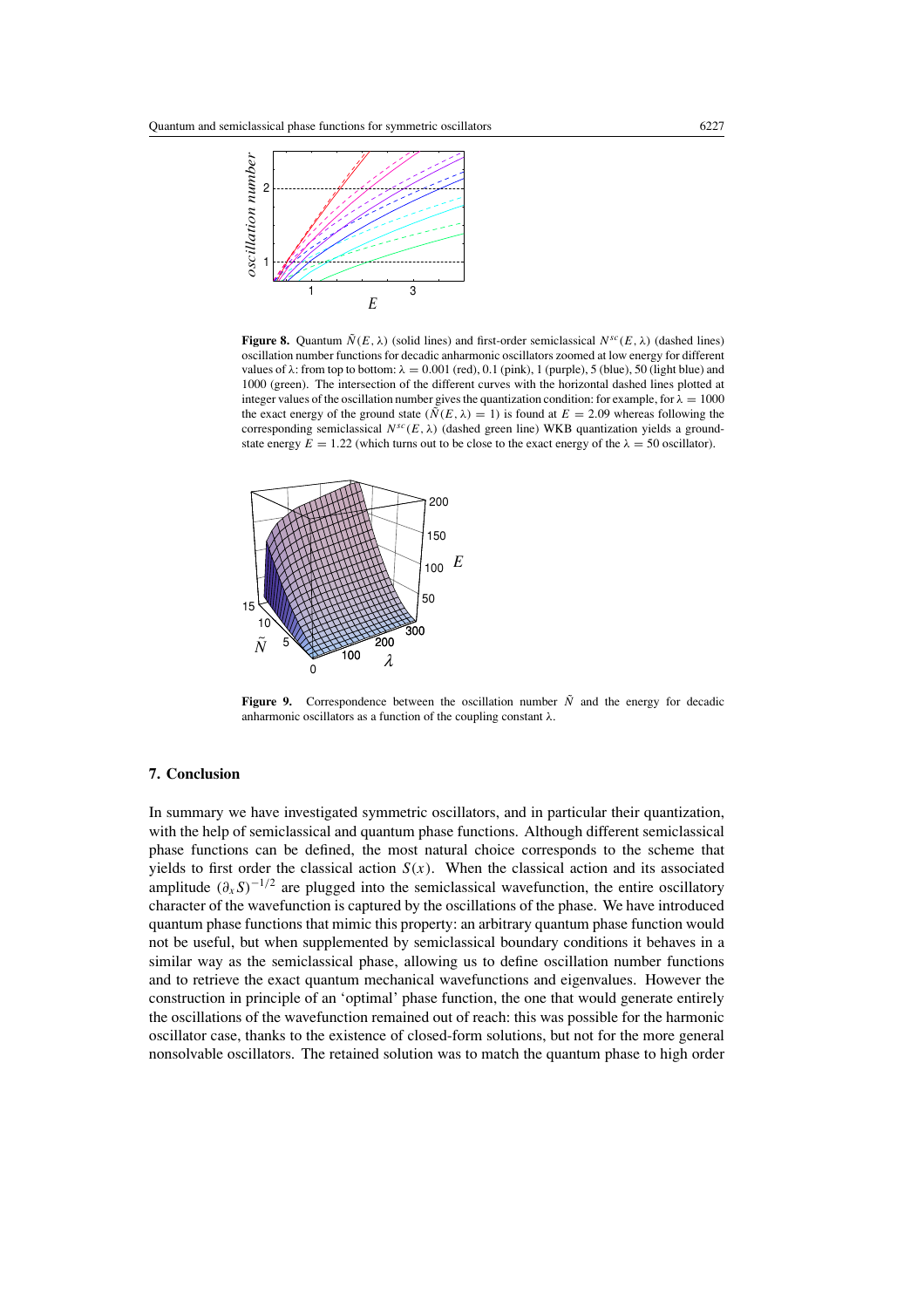<span id="page-17-0"></span>pre-divergent semiclassical expansions in the classically allowed region, so as to obtain nearly optimal phase functions.

Indeed, our underlying working hypothesis has been that the optimal quantum phase represents implicitly the resumed divergent series constituting the semiclassical expansion. It would, therefore, be interesting to connect the present approach with the so-called exact WKB analysis [\[2,](#page-19-0) [26](#page-19-0)]. The quantizing equation for oscillators in the exact WKB analysis arises from a quantum relation, namely the Wronskian of the function called  $\psi_2(x)$  in this paper (appropriately normalized however) and of  $\psi_2(q)$  where *q* represents the rotation of the real line in the complex plane by a spectral symmetry angle [\[26\]](#page-19-0). The Wronskian is determined at  $x = \infty$  from an exact WKB representation of  $\psi_2$  and at  $x = 0$  in terms of spectral determinants. In principle, a system of equations that can be solved numerically can be extracted by equating the expressions for the Wronskian, but expect for a few particular cases, the exact WKB analysis as well as methods based on resurgent functions [\[3](#page-19-0)] seem to be better qualified to obtain general proofs rather than numerical results. The method developed in this paper is to some extent the opposite: the QLM method employed to determine the quantum phase is numerically straightforward and transparent, but the relation to semiclassics is indirect. The WKB-type form of the initial trial function ensures that the converged result will not display strong oscillations and the main semiclassical input enters through the boundary condition. The oscillation number we define is a rewriting of the Wronskian *W* of the real solutions  $\psi_2$ and  $\psi_1$  (resp. recessive and dominant at  $\infty$ ) appropriately renormalized by a factor that takes here the form of the invariant *I*. The present impossibility of ascribing a unique value to *W/I* explains why the oscillation number, i.e. the total phase accumulated on the real line, retains some arbitrariness (except at the eigenvalues). Lifting this arbitrariness should precisely be equivalent to giving a value to the divergent semiclassical series for the phase.

## **Appendix A**

In the classically allowed region, let

$$
\psi_1^{sc}(x) = \left(\frac{2I}{p(x)}\right)^{1/2} \sin(S(x) + \phi) \tag{A.1}
$$

and using the symmetry of the potential

$$
\psi_2^{sc}(x) = \left(\frac{2I}{p(x)}\right)^{1/2} \sin(S(t_2) - S(x) + \phi),\tag{A.2}
$$

with  $W[\psi_1, \psi_2] = 2I \sin(S(t_2) + 2\phi)$ . These representations of the wavefunctions are valid far from the turning points; we have taken  $S(t_1) = 0$  and the connection rules at the turning point  $t_1$  impose  $\phi = \pi/4$  (although this is not important in this context). These quantities are substituted into equation [\(19\)](#page-5-0) to obtain  $\psi_3^{sc}(x; I, c)$  from which the semiclassical phase  $\sigma^{sc}(x)$  is found as

$$
\cot \sigma^{sc}(x; I, c) = \cot(S(x) + \phi) - [\cot(S(t_2) + 2\phi) + 2Ic].
$$
 (A.3)

The standard semiclassical result  $\sigma^{sc}(x) = S(x) + \phi$  is therefore obtained when the bracket in the above equation vanishes, namely for a single value of *c*, given as a function of *I* and  $W$ . The same reasoning can be made for higher order  $\hbar$  expansions [\[18](#page-19-0)]. Note that equation (A.3) for the semiclassical phase involves in the bracket quantum quantities through the Wronkian and the invariant (these quantities control the quantization condition and the normalization of the wavefunction).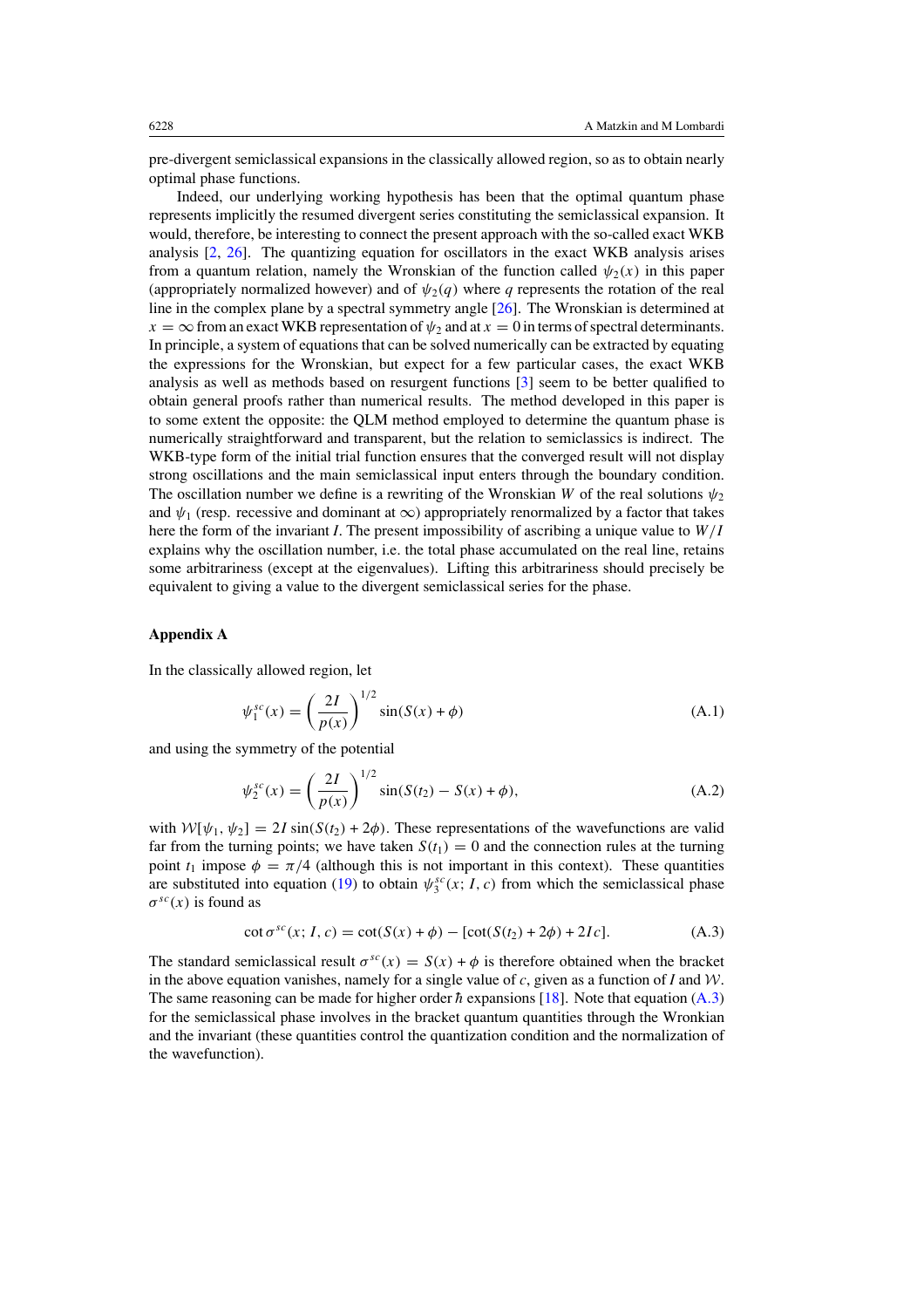# <span id="page-18-0"></span>**Appendix B**

We detail the method employed in section [5](#page-8-0) to evaluate the quantum phase. The nonlinear equation [\(40\)](#page-9-0),

$$
\partial_x M = \mathcal{F}(M(x), x) \tag{B.1}
$$

where  $\mathcal F$  is given by equation [\(41\)](#page-9-0) is linearized by expanding the functional to first order in the vicinity of a function  $M_q(x)$  which is almost identical to  $M(x)$  within a given preset accuracy (i.e. it represents the converged answer). This results in the equation

$$
\partial_x M = \mathcal{F}(M(x), x) \simeq \mathcal{F}(M_q(x), x) + \frac{\delta \mathcal{F}}{\delta M}\bigg|_{M_q} (M(x) - M_q(x)). \tag{B.2}
$$

 $\mathcal{F}(M_q(x), x)$  is in turn obtained from  $M_{q-1}(x)$  by solving the linear differential equation

$$
\partial_x M_q = \mathcal{F}(M_{q-1}(x), x) + \frac{\delta \mathcal{F}}{\delta M}\bigg|_{M_{q-1}} (M_q(x) - M_{q-1}(x)) \tag{B.3}
$$

and so on. Of course in practice the process works the other way round: an initial trial function  $M_0(x)$  is chosen and fed into equation (B.3) which is solved for  $M_{q=1}$ , which is a better approximation to *M* than  $M_0$ . The process is repeated with  $q = 2$  in equation (B.3), which yields a better approximation  $M_2$ ; the iteration stops when  $M_q(x) - M_{q-1}(x)$  falls below the preset precision. This process where the solution of the nonlinear differential equation (B*.*1) is replaced by iteratively solving equation (B*.*3) is known as the quasilinearization method (QLM). Introduced three decades ago in the context of linear programming it was first employed in a quantum-mechanical context as an analytical tool to quantize the Coulomb problem [\[27\]](#page-19-0). However the extension of QLM to handle functions with singularities on unbounded domains, as is the case in quantum mechanics, is much more recent: Mandelzweig and co-workers [\[28](#page-19-0)] proved that the important property of quadratic convergence which makes this method powerful was still verified, and developed QLM based numerical tools to solve the Schrödinger equation in several cases of potential scattering and bound state problems [[29](#page-19-0)].

The determination of the trial function seems at first sight delicate. In [\[27\]](#page-19-0)  $M_0(x) = i p(x)$ was taken to be the most natural choice because it is based on the standard semiclassical scheme [\(2\)](#page-2-0), and it was shown that in that case  $M_1(x)$  can be obtained as a series of the form  $\sum c_k \zeta'_k(x)$  where the coefficients  $c_k$  remind us that  $M_1$  is only an approximation to the converged solution  $M(x)$ . The important point is that taking  $M_0(x) = i p(x)$  gives iterated solutions that are singular at the turning points. Although this property was employed in [\[27](#page-19-0)] to quantize a solvable case (the Coulomb problem) by using an appropriate contour in the complex plane, it is clearly of limited use in the more general case of nonsolvable potentials. This is why implementing the QLM within a real quantum phase approach is advantageous.  $M(x)$  has the form given by equation [\(39\)](#page-8-0), and the initial trial function  $M_0$  is sought for in the form

$$
M_0(x, E) = \partial_x \left[ \sigma_0(x, E) + \frac{i}{2} \ln(\partial_x \sigma_0) \right].
$$
 (B.4)

A good choice for  $\sigma_0$  is to take the uniform semiclassical phase  $\sigma^{sc}$  given by equation [\(24\)](#page-5-0). This gives a smooth function  $M_0$  without singularities nor discontinuities that is known to have the same behaviour as the converged solution. We first thought that  $\sigma_0 = \sigma^{sc}$  would be the only available choice to implement the QLM with a quantum phase approach, but the algorithm turned out to be much more flexible. Indeed, taking

$$
M_0(x, E) = |p(x)|[\theta(x - t_1)\theta(t_2 - x) + i\theta(x - t_1) - i\theta(x - t_2)]
$$
 (B.5)